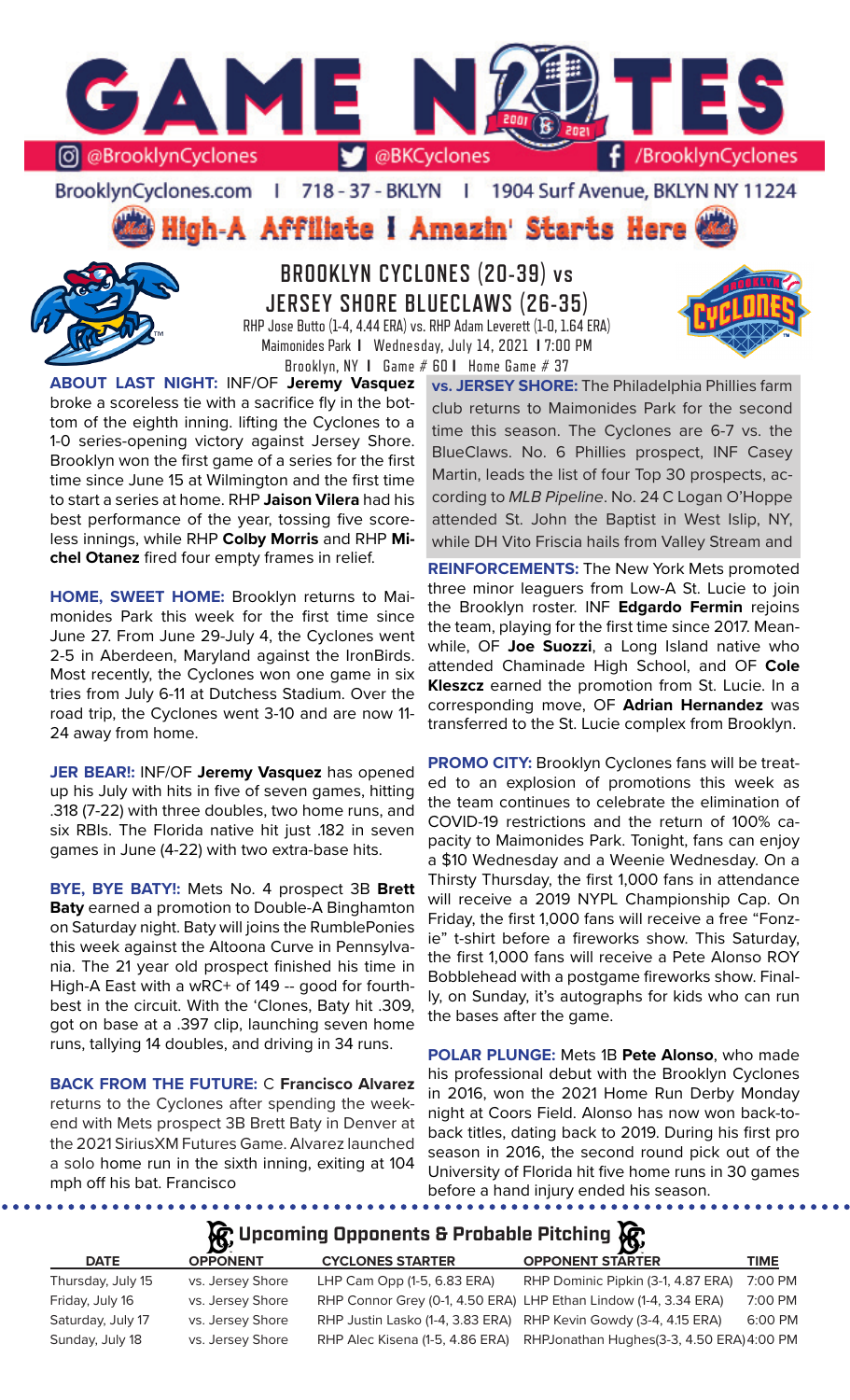

LAST TIME OUT: Butto was marvelous against Hudson Valley again, striking out six in five innings of two-run ball. Against the Renegades this season he has 2.18 ERA (5 ER in 20.2 IP) and a 6.30 ERA against the rest of the league (21 ER in 30 IP).

**TOP 30 PROSPECT:** Jose Butto ranks No. 15 in the Mets system according to *MLB Pipeline*.

ARM ACTION: Butto's change-up has sparkled during his time as a professional with scouts calling it "near elite." Butto only throws 93 mph and had touched 96 mph, but his change, thrown 10-11 mph slower, is torturous to opposing batters due to his arm action mimicking his fastball delivery.

**ASCENSION:** Spent 2019 with formerly Low-A Columbia marked Butto's best as a professional, posting a career-high 8.76 K/9 and a career-fewest 2.49 BB/9. The Venezuelan also only allowed eight home runs in 112 innings, good for 0.64 HR/9. His 3.43 FIP in 2019 has been his lowest mark since pitching in the states.

**CUMANA, SUCRE:** Butto hails from Cumana, Sucre, Venezuela, a city on the northern tip of Venezuela near the coast. Argueably, the most famous MLB player from Cumana is Armando Galarraga, who pitched for five different teams. He is best known for being one out away from a perfect game in 2010 before first base umpire Jim Joyce mistakenly called the runner safe.

**ONE STEP UP:** After pitching with Low-A Columbia in 2019, Butto takes the next logical step up the ladder, playing with High-A Brooklyn in 2021. Since he turned pro, Butto has pitched in the Dominican Summer League, with the Kingsport Mets in Rookie-Advanced, Short Season Class A Brooklyn, and Low-A Columbia. The only level he has skipped is the GCL Mets.

| <b>Brooklyn Cyclones</b>                           |                            |                                        |     |                                                   |                   |                |                                                             |                |                            |            |
|----------------------------------------------------|----------------------------|----------------------------------------|-----|---------------------------------------------------|-------------------|----------------|-------------------------------------------------------------|----------------|----------------------------|------------|
| <b>DATE</b>                                        | <b>OPP</b>                 | <b>DEC</b>                             | IP  | н                                                 | R                 | ER             | BB                                                          | ĸ              | <b>HR</b>                  | <b>AVG</b> |
| 7/7                                                | @HV                        |                                        | 5.0 | 5                                                 | $\overline{2}$    | $\overline{2}$ | O                                                           | 6              | 1                          | .239       |
| 6/30                                               | @ ABD                      | L                                      | 6.0 | 5                                                 | $\overline{2}$    | 2              | 1                                                           | 9              | O                          | .236       |
| 6/24                                               | JS.                        | L                                      | 4.2 | 4                                                 | 3                 | 1              | 1                                                           | 5              | 0                          | .239       |
| 6/18                                               | @ WIL                      |                                        | 41  | 8                                                 | 5                 | 5              | O                                                           | 1              | 3                          | .241       |
| 6/13                                               | <b>HV</b>                  |                                        | 5.0 | 3                                                 | $\Omega$          | O              | $\overline{2}$                                              | $\overline{7}$ | 0                          | .217       |
| 6/6                                                | @JS                        | L                                      | 4.0 | 8                                                 | 6                 | 6              | $\overline{2}$                                              | 4              | 4                          | .223       |
| 6/1                                                | $@$ JS                     | W                                      | 5.1 | 3                                                 | 3                 | $\overline{2}$ | 1                                                           | 5              | 1                          | .179       |
| 5/23                                               | vs. HV                     |                                        | 5.0 | 5                                                 | 1                 | 1              | 0                                                           | 5              | O                          | .188       |
| 5/18                                               | vs. HV                     |                                        | 5.2 | $\overline{2}$                                    | $\overline{2}$    | $\overline{2}$ | 1                                                           | 3              | 1                          | .156       |
| 5/12                                               | @GVL                       |                                        | 4.0 | $\overline{2}$                                    | 1                 | 1              | 3                                                           | 6              | $\Omega$                   | .185       |
| 5/5                                                | @ASH                       | L                                      | 3.2 | 3                                                 | 4                 | 4              | 3                                                           | 5              | $\Omega$                   | .214       |
|                                                    | K%                         |                                        |     |                                                   | BB%               |                |                                                             |                | <b>HR/9</b>                |            |
|                                                    |                            |                                        |     |                                                   |                   |                |                                                             |                |                            |            |
|                                                    | 25.7%                      |                                        |     |                                                   | 6.4%              |                |                                                             |                | 1.71                       |            |
|                                                    |                            |                                        |     |                                                   |                   |                |                                                             |                |                            |            |
|                                                    | <b>BABIP</b>               |                                        |     |                                                   | GB%               |                |                                                             |                | <b>FIP</b>                 |            |
|                                                    |                            |                                        |     |                                                   |                   |                |                                                             |                |                            |            |
|                                                    | .279                       |                                        |     |                                                   | 45.8%             |                |                                                             |                | 4.90                       |            |
|                                                    |                            | <b>BUTTO'S SEASON AND CAREER HIGHS</b> |     |                                                   |                   |                |                                                             |                |                            |            |
|                                                    | 2021 Season                |                                        |     |                                                   |                   |                |                                                             |                | Career                     |            |
|                                                    | 9 (6/30 at Aberdeen)       |                                        |     |                                                   | <b>Strikeouts</b> |                |                                                             |                | 9 (6/21/19 at Asheville)   |            |
|                                                    | None                       |                                        |     | <b>Double Digit K Games</b>                       |                   |                |                                                             |                | None                       |            |
|                                                    | 5 (5/23 vs. Hudson Valley) |                                        |     | <b>High Hits, Game</b>                            |                   |                | 9 (2x, last: 4/11/19 at Lexingt.)                           |                |                            |            |
| 4 (6/6 at Jersey Shore)<br>6 (6/6 at Jersey Shore) |                            |                                        |     | <b>High HR, Game</b>                              |                   |                |                                                             |                | 4 (6/6 at Jersey Shore)    |            |
|                                                    | 3 (3x, 5/16 at Greenville) |                                        |     | <b>High Runs, Game</b><br><b>High Walks, Game</b> |                   |                | 3 (11x, 5/12/21 at Greenville)                              |                | 6 (3x, last: 6/6/21 at JS) |            |
|                                                    | 5.2 (5/18 vs. HV)          |                                        |     | <b>Innings Pitched, Game</b>                      |                   |                |                                                             |                |                            |            |
|                                                    | None                       |                                        |     | <b>Complete Games</b>                             |                   |                | 6.2 (7/1/19 vs. Greenville)<br>1 (6 IP 7/24/18 ys Danville) |                |                            |            |
|                                                    |                            |                                        |     |                                                   |                   |                |                                                             |                |                            |            |

None **Shutouts** None

|             |    | <b>CATCHER ERA</b> |            |            |
|-------------|----|--------------------|------------|------------|
| <b>NAME</b> | G  | ER                 | <b>INN</b> | <b>ERA</b> |
| Alvarez     | 19 | 86                 | 148        | 5.23       |
| Mena        | 9  | 36                 | 73         | 4.44       |
| Senger      | 9  | 44                 | 81         | 4.89       |
| Uriarte     | 20 | 79                 | 150.1      | 4.73       |

**CYCLONES STARTING PITCHER BREAKDOWN STARTER GS Quality StartsRun SupportRS/Start BC Record**

|                  |           |            |              |   |     |     |           |             |           |            |              | Butto, Jose                                 | 10         |              |   |     | 41  |           | 4.1         |           | $4-6$      |
|------------------|-----------|------------|--------------|---|-----|-----|-----------|-------------|-----------|------------|--------------|---------------------------------------------|------------|--------------|---|-----|-----|-----------|-------------|-----------|------------|
|                  |           |            |              |   |     |     |           |             |           |            |              | Grey, Connor                                | 3          |              |   |     | 15  |           | 5.0         |           | $2 - 1$    |
|                  |           |            |              |   |     |     |           |             |           |            |              | Griffin, David                              |            |              |   |     | 8   |           | 8.0         |           | $O-1$      |
|                  |           |            |              |   |     |     |           |             |           |            |              | Kisena, Alec                                | 10         |              |   |     | 48  |           | 4.8         |           | $3 - 7$    |
|                  |           |            |              |   |     |     |           |             |           |            |              | Lasko, Justin                               | 6          |              | 4 |     | 22  |           | 3.7         |           | $1 - 6$    |
|                  |           |            |              |   |     |     |           |             |           |            |              | Opp, Cam                                    |            |              |   |     | 21  |           | 3.0         |           | $2 - 5$    |
|                  |           |            |              |   |     |     |           |             |           |            |              | Parsons, Hunter                             |            |              |   |     | 5   |           | 5.0         |           | $1 - 0$    |
|                  |           |            |              |   |     |     |           |             |           |            |              | Rojas, Oscar                                | 4          |              |   |     | 21  |           | 5.3         |           | $1 - 3$    |
|                  |           |            |              |   |     |     |           |             |           |            |              | Vilera, Jaison                              | 11         |              |   |     | 42  |           | 4.2         |           | $2 - 9$    |
|                  |           |            |              |   |     |     |           |             |           |            |              | Walker, Josh                                | 4          |              |   |     | 27  |           | 6.8         |           | $3-1$      |
|                  |           |            |              |   |     |     |           |             |           |            |              | <b>BROOKLYN CYCLONES PITCHING BREAKDOWN</b> |            |              |   |     |     |           |             |           |            |
|                  | W-L       | <b>ERA</b> | IP           | н | R   | ER  | <b>BB</b> | К           | <b>HR</b> | <b>AVG</b> |              | W-L                                         | <b>ERA</b> | IP           | н | R   | ER  | <b>BB</b> | К           | <b>HR</b> | <b>AVG</b> |
| <b>STARTERS</b>  | $8 - 27$  | 5.74       | 2631 272     |   | 188 | 168 | 96        | 266         | 47        | .263       | <b>HOME</b>  | $9 - 15$                                    | 3.77       | 210.0 173    |   | 102 | 88  | 93        | 211         | 13        | .225       |
| <b>RELIEVERS</b> | $12 - 12$ | 3.57       | 229.2 188    |   | 115 | 91  | 130       | 243         | 9         | .222       | ROAD         | $11 - 24$                                   | 5.44       | 283.0 287    |   | 201 | 171 | 133       | 298         | 43        | .258       |
| <b>TOTAL</b>     | 20-39     | 4.64       | 493.0460 303 |   |     |     |           | 254 226 506 | 56        | .244       | <b>TOTAL</b> | 20-39                                       | 4.64       | 493.0460 303 |   |     |     |           | 254 226 506 | 56        | .244       |

**BULLPEN NOTES**

-LHP Andrew Edwards owns the highest reliever strikeout rate (30.0%)

-RHP Josh Hejka sports a bullpen-lowest 5.0 BB%

-RHP Josh Hejka's 3.17 FIP is the lowest in the Cyclones bullpen.

-RHP Hunter Parsons has a bullpen-lowest .237 BABIP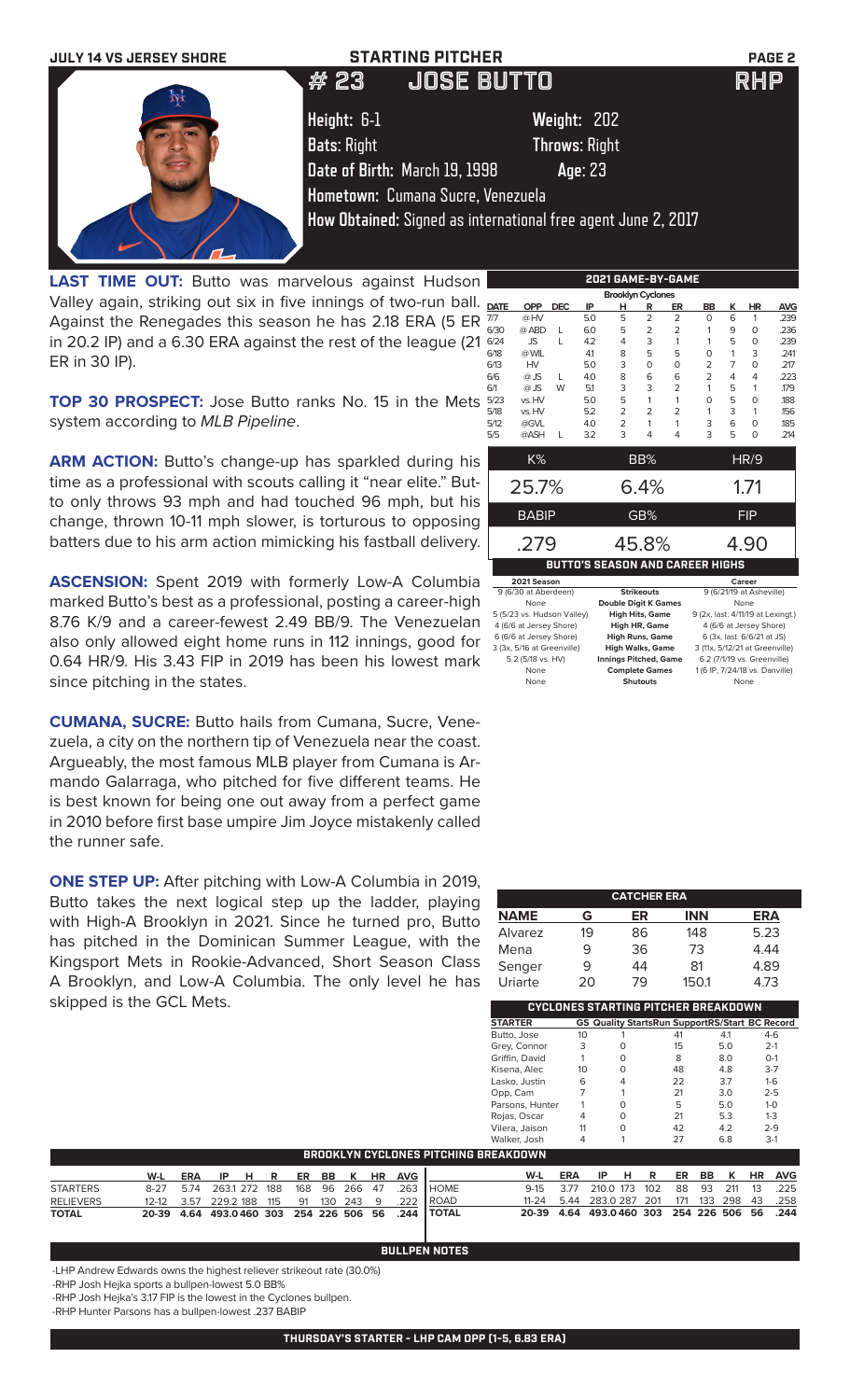| JULY 14 VS JERSEY SHORE        |                           | <b>BATTING PAGES</b>                              | <b>PAGE 3</b>                           |
|--------------------------------|---------------------------|---------------------------------------------------|-----------------------------------------|
| l # 30   FRANCISCO ALVAREZ - C |                           |                                                   | .239. 7 HR. 20 RBI. .434 WOBA. WRC+ 163 |
| Last Game: $0-2$ . $2$ BB      | <b>Home: 8-44 (.181)</b>  | <b>Last HR: 7/6 at Hudson Valley</b>              | <b>Season High, Hits: 3 (6/6 at JS)</b> |
| <b>RISP:</b> 8-30 $(.267)$     | <b>Road: 19-69 (.275)</b> | <b>Multi-Hit Games:</b> 6 (6/30 at Aberdeen G1)   | Season High, Runs: 3 (3x, 7/6 at HV)    |
| Streak:                        | vs. JS: 10-35 (.286)      | <b>Multi-RBI Games:</b> 5 (6/25 vs. Jersey Shore) | <b>Season High, RBI:</b> 4 (6/6 at JS)  |

**Lason High, Hits:** 3 (6/6 at JS) **Season High, Runs: 3 (3x, 7/6 at HV) Season High, RBI:** 4 (6/6 at JS)<br>**Season High, RBI:** 4 (6/6 at JS)<br>**Season High, SB:** 1 (6/3 at JS) **# 30 FRANCISCO ALVAREZ - C .239, 7 HR, 20 RBI, .434 wOBA, wRC+ 163**

• Enters his fourth year in the Mets organization...Called up from Low-A St. Lucie on Monday, May 24...19 years old, turning 20 on November 19 • Ranks as the No. 1 prospect in the Mets system according to both *MLB Pipeline* and *Baseball America*...Ranked as No. 4 catching prospect in baseball and the

No. 38 prospect in the game according to *MLB Pipeline*

• Hit .417 (20-48) with five doubles, two home runs, and 12 RBIs in 15 games with St. Lucie...Struck out seven times and walked 15...went 2-for-4 in stolen bases • Non-roster invitee to Mets Spring Training...Signed with NYM as NDFA on July 2, 2018

| #9 ZACH ASHFORD - OF         |                           |                                                 | .212. 1 HR. 9 RBI. .337 wOBA. wRC+ 103          |
|------------------------------|---------------------------|-------------------------------------------------|-------------------------------------------------|
| <b>Last Game:</b> 0-3        | <b>Home:</b> 8-37 (.216)  | Last HR: 5/23 vs. Hudson Valley                 | <b>Season High, Hits: 2 (2x, 7/2 at ABD)</b>    |
| <b>RISP:</b> $6-20$ $(.300)$ | <b>Road:</b> 10-48 (.205) | <b>Multi-Hit Games: 2 (7/2 at Aberdeen)</b>     | <b>Season High, Runs: 2 (6/6 at JS)</b>         |
| Streak:                      | $vs.$ JS: 3-2 (.125)      | <b>Multi-RBI Games: 2 (6/30 at Aberdeen G2)</b> | <b>Season High, RBI:</b> 2 (2x, 6/30 at ABD G2) |
|                              |                           |                                                 | <b>Season High, SB:</b> $1(3x, 7/7$ at $HV$ )   |

• Enters his third year in the Mets organization...Called up from Low-A St. Lucie on Saturday, May 22

- Hit .340 (17-50) in 14 games with the St. Lucie Mets in 2021, collecting three doubles and six walks with a stolen base
- Spent his first few games as a pro with Brooklyn in 2019, hitting .136 in 16 games before being sent to the GCL Mets (37 G, .295/2/23/.413)
- Drafted by the Mets out of Fresno State in the 6th round of the 2019 MLB Draft

|                                 |                            |                                                   | .202, 3 HR, 11 RBI, .322 wOBA, wRC+ 100        |
|---------------------------------|----------------------------|---------------------------------------------------|------------------------------------------------|
| <b>Last Game: 1-1, 2 BB, 2B</b> | <b>Home: 7-32 (.219)</b>   | Last HR: 6/30 at Aberdeen G1                      | <b>Season High, Hits: 3 (5/5 at Asheville)</b> |
| <b>RISP:</b> $2-25$ (.080)      | <b>Road:</b> 13-74 (.176)  | <b>Multi-Hit Games: 4 (6/27 vs. Jersey Shore)</b> | <b>Season High, Runs:</b> 2 (2x, 6/15 at Wil)  |
| <b>Streak:</b> 1 G (1-1)        | <b>vs. HV:</b> 6-16 (.375) | <b>Multi-RBI Games:</b> 2 (6/30 at Aberdeen G2)   | <b>Seaon High, RBI:</b> 2 (2x, 6/30 at ABD G2) |
|                                 |                            |                                                   | <b>Season High, SB:</b> 1 (2x, 6/27 vs. JS)    |

• Enters his third year in the Mets organization and his fifth as a professional...Traded from Houston to the Mets in January of 2019 along with 3B J.D. Davis in exchange for OF Ross Adolph, INF Luis Santana, and C Scott Manea

• Returns from Triple-A Syracuse 5/12-6/8 and 6/24: 21 G, ..179/.338/.268 with three doubles, a triple, and a home run with 11 walks

• Broke camp with Brooklyn: 5 G, .313/.500/.500 with a home run a two RBIs before the call up

• Originally drafted by Houston in the 30th round of the 2017 MLB Draft from the University of Illinois-Chicago

|                            | $\#$ 8 ANTOINE DUPLANTIS - OF |                            |                                                    | . 250, 4 HR, 16 RBI, .306 wOBA, wRC+ 90 .          |
|----------------------------|-------------------------------|----------------------------|----------------------------------------------------|----------------------------------------------------|
| <b>Last Game: 0-4</b>      |                               | <b>Home: 10-68 (.147)</b>  | <b>Last HR:</b> 2 on 7/11 at Hudson Valley         | <b>Season High, Hits: 4 (5/16 at Greenville)</b>   |
| <b>RISP:</b> $8-37$ (.216) |                               | <b>Road:</b> 42-136 (.309) | <b>Multi-Hit Games: 15 (7/11 at Hudson Valley)</b> | <b>Season High, Runs:</b> 4 (5/16 at Greenville)   |
| Streak:                    |                               | $vs.$ JS: $9-42$ (.214)    | <b>Multi-RBI Games:</b> 3 (7/11 at Hudson Valley)  | <b>Season High, RBI:</b> 3 (7/11 at Hudson Valley) |
|                            |                               |                            |                                                    | Season High, SB: 1 (3x, 7/2 at Aberdeen)           |

• Enters his third year in the Mets organization ...Spent his draft year with Brooklyn and scored the game-winning run against Lowell in the 2019 NYPL Championship • Recorded eight outfield assists in 47 games to lead Brooklyn in 2019 • Finished his LSU career with 359 hits, most in school history and second-most in SEC history behind fellow Mets MiLB outfielder Jake Mangum (383 hits)...Never

finished a season at LSU hitting lower than .316 • Mets 12th round pick, 2019...Also drafted in the 19th round by Cleveland in 2018...Brother Armond, holds the world record in the pole vault with a height of 6.18m.

| $#7$ EDUARDO FERMIN - INF    |               |                         | .000, 0 HR, 0 RBI, .369 w0BA, wRC+ 115              |
|------------------------------|---------------|-------------------------|-----------------------------------------------------|
| <b>Last Game: 0-3, R, BB</b> | Home: $0-3$   | Last HR:                | <b>Season High, Hits:</b>                           |
| <b>RISP:</b>                 | Road:         | <b>Multi-Hit Games:</b> | <b>Season High, Runs: 1 (7/13 vs. Jersey Shore)</b> |
| Streak:                      | $vs.$ JS: 0-3 | <b>Multi-RBI Games:</b> | Season High, RBI:                                   |
|                              |               |                         | Season High, SB:                                    |

• Enters his eighth year in the Mets organization...signed as international free agent on July 2, 2014 out of Puerto Ordaz, Venezuela

• Named after Mets legend, and former Brooklyn Cyclones manager Edgardo Alfonzo, and allegedly cried when he first met Fonzie.

• Comes to Brooklyn on 7/13 from Double-A Binghamton (played one game with no ABs)

Played five games with Low-A St. Lucie and four games with the FCL Mets.

• Has played 314 games across all levels except for Triple-A...Played 23 games for the Cyclones in 2017.

| $#$ 20 $\sqrt{10E}$ GENORD - INF             |                                                        |                                                                                   | ' .204, 7 HR, 19 RBI, .281 wOBA, wRC+ 74 ,                                                                |
|----------------------------------------------|--------------------------------------------------------|-----------------------------------------------------------------------------------|-----------------------------------------------------------------------------------------------------------|
| Last Game: DNP<br><b>RISP:</b> $6-40$ (.150) | <b>Home: 9-56 (.161)</b><br><b>Road:</b> 23-108 (.213) | <b>Last HR:</b> 6/20 at Wilmington<br><b>Multi-Hit Games:</b> 6 (7/3 at Aberdeen) | <b>Season High, Hits:</b> $3$ ( $2x$ , $5/19$ vs. $HV$ )<br><b>Season High, Runs: 3 (2x, 5/19 vs. HV)</b> |
| Streak:                                      | vs. JS: 7-38 (.184)                                    | Multi-RBI Games: 3 (6/1 at Jersey Shore)                                          | <b>Season High, RBI: 3 (5/8 at Asheville)</b><br><b>Season High, SB: 1 (6/18 at Wilmington)</b>           |

• Enters his third year in the Mets organization...Named to the NYPL All-Star team and won a league title with Brooklyn in 2019

• Led the Cyclones with nine home runs and 44 RBIs...Earned Player of the Week honors with the Cyclones during the week of July 7.

• Two-time All-AAC honoree who led USF in home runs in each of his three seasons

Mets 9th round pick in 2019 out of South Florida

• Also drafted by the Los Angeles Dodgers in the 19th round of the 2015 draft.

|             | $# 10$ LUIS GONZALEZ - INF                           |                                                                |                                                                                                                       | .176, 2 HR, 2 RBI, .237 wOBA, wRC+ 43                                                                                                        |
|-------------|------------------------------------------------------|----------------------------------------------------------------|-----------------------------------------------------------------------------------------------------------------------|----------------------------------------------------------------------------------------------------------------------------------------------|
| $RISP: 1-7$ | <b>Last Game: 1-3, K</b><br><b>Streak:</b> 2 G (4-8) | Home: $(1-3)$<br><b>Road:</b> 5-31 (.161)<br>$vs.$ JS: $(1-3)$ | <b>Last HR: 7/11 at Hudson Valley</b><br><b>Multi-Hit Games: 1 (7/11 at Hudson Valley)</b><br><b>Multi-RBI Games:</b> | <b>Season High, Hits: 3 (7/11 at HV)</b><br><b>Season High, Runs: 3 (7/11 at HV)</b><br>Season High, RBI: 1 (7/11 at HV)<br>Season High, SB: |

• Enters his first season in the Mets organization, signing a minor league deal with New York on May 30, 2021.

Played three games with Low-A St. Lucie, going 3-12 with a double

• Spent seven seasons in the Cincinnati farm system, reaching as high as Triple-A Louisville in 2019.

• Career .253 hitter in 587 games and 2,151 at-bats with Cincinnati and New York farm systems.

• Signed with the Reds in September of 2012.

| $#$ 22 COLE KLESZCZ – OF              |                           |                                                                                                                                                                                                                                                                                                                                                               | .000. O HR. O RBI. .000 WOBA. WRC+ O                                                     |
|---------------------------------------|---------------------------|---------------------------------------------------------------------------------------------------------------------------------------------------------------------------------------------------------------------------------------------------------------------------------------------------------------------------------------------------------------|------------------------------------------------------------------------------------------|
| Last Game:<br><b>RISP:</b><br>Streak: | Home:<br>Road:<br>vs. JS: | Last HR:<br><b>Multi-Hit Games:</b><br><b>Multi-RBI Games:</b>                                                                                                                                                                                                                                                                                                | Season High, Hits:<br><b>Season High, Runs:</b><br>Season High, RBI:<br>Season High, SB: |
|                                       |                           | • Enters his third year in the Mets organizationreceived from Low-A St. Lucie on July 13 after playing 28 games with the St. Lucie Mets<br>• Posted a 111 wRC+ and 23% walk rate with Low-A, hitting .167 with a .387 OBP, two home runs, and 15 RBIs.<br>. Played 44 games in his first professional season with the Kingsport Mets with just a 5% walk rate |                                                                                          |

• Played 44 games in his first professional season with the Kingsport Mets with just a 5% walk rate

• Drafted by the Mets in the 33rd round in 2019 from Azusa Pacific University • Hails from Valencia, CA...attended College of the Canyons (CA), UC Santa Barbara, and then Azusa Pacific University

### **# 2 RONNY MAURICIO - INF .227, 9 HR, 29 RBI, .298 wOBA, wRC+ 85 Last HR:** 7/7 at Hudson Valley **Season High, Hits:** 3 (4x, 6/17 atWilmington)<br> **Road:** 39-131 (.298) **Multi-Hit Games:** 9 (7/11 at Hudson Valley) **Season High, Runs:** 2 (6x, 6/20 at WIL) **Cast Game: 2-4 RISP: RISP:** 2-4 **RISP:** 2-4<br> **RISP:** 9-49 (.184) **Road:** 39-131 (.298) **Multi-Hit Games:** 9 (7/11 at Hudson Valley)<br> **Streak:** 2 G (4-8) **Road: 39-131 (.298) Multi-RBI Games:** 8 (6/30 at Aberdeen G2 **Multi-RBI Games:** 8 (6/30 at Aberdeen G2) **Season High, RBI:** 4 (2x, 5/16 at Greeville)<br>**Season High, RBI:** 4 (2x, 5/16 at Greeville)

• Enters his fifth year in the Mets organization...Rated as the No. 2 prospect in the Mets system and the No. 58 prospect in baseball according to *MLB Pipeline* • Non-roster invitee to Spring Training for the third consecutive season...Spent 2020 at the Mets Alternate Site and had one at-bat with the Tigres del Licey in the Dominican Winter League

• Named a South Atlantic League mid-season All-Star with Columbia (A) in 2019

• Won the 2018 GCL Mets Sterling Award, given to the team's most valuable player...Signed with the Mets as a 16-year-old on July 2, 2017.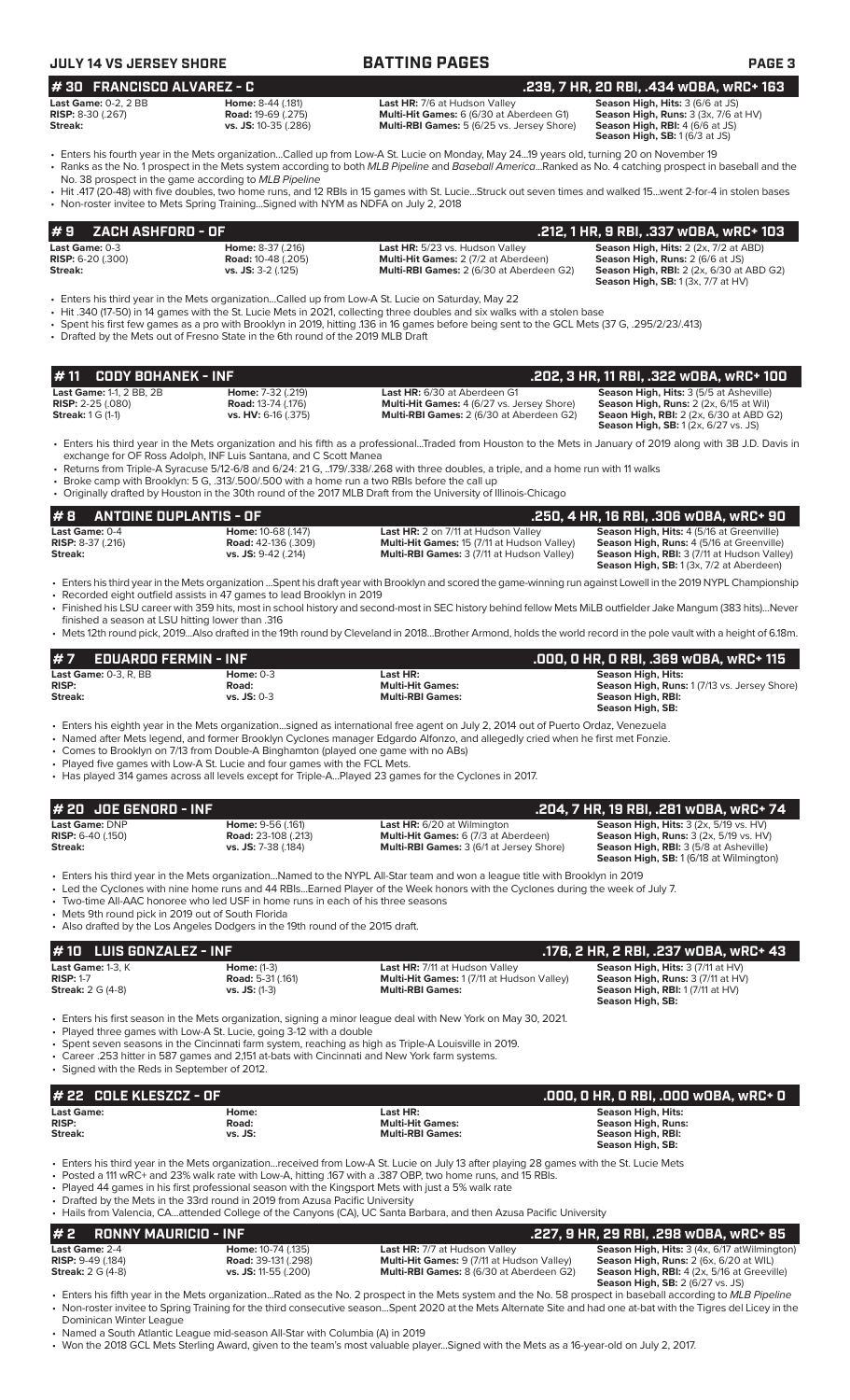# **JULY 14 VS JERSEY SHORE BATTING PAGES PAGE 4**

| # 16 JOSE MENA - C         |                   |                                                | .167, 1 HR, 4 RBI, .237 wOBA, wRC+ 46            |
|----------------------------|-------------------|------------------------------------------------|--------------------------------------------------|
| <b>Last Game: DNP</b>      | <b>Home: 1-18</b> | Last HR:                                       | <b>Season High, Hits: 3 (6/20 at Wilmington)</b> |
| <b>RISP:</b> $2-12$ (.167) | <b>Road: 6-26</b> | <b>Multi-Hit Games: 1 (6/20 at Wilmington)</b> | <b>Season High, Runs: 2 (6/30 at ABD G2)</b>     |
| Streak:                    | $vs.$ JS: 2-11    | <b>Multi-RBI Games:</b>                        | <b>Season High, RBI:</b> 1(4x, 6/23 vs. JS)      |
|                            |                   |                                                | Season High, SB:                                 |

• Enters his sixth year in the Mets organization

• Won a 2019 NYPL Championship with Brooklyn, posting his best offensive season as a professional, posting career highs in batting average, hits, home runs, RBIs, and runs

• Has caught 81% of would-be base stealers (51 of 81) in his previous four seasons in the system. Signed with the Mets on June 22, 2016 as international free agent.

| $# 4$ LT STRUBLE - OF      |                          |                                                   | .213, 0 HR, 3 RBI, .311 wOBA, wRC+ 93               |
|----------------------------|--------------------------|---------------------------------------------------|-----------------------------------------------------|
| Last Game: DNP             | <b>Home: 6-19 (.316)</b> | Last HR:                                          | <b>Season High, Hits: 2 (6/25 vs. JS)</b>           |
| <b>RISP:</b> $4-14$ (.286) | <b>Road:</b> 4-24 (.167) | <b>Multi-Hit Games: 1 (6/25 vs. Jersey Shore)</b> | <b>Season High, Runs:</b> $1(6x, 7/11$ at $HV$ )    |
| Streak:                    | $vs.$ JS: 4-13 (.308)    | <b>Multi-RBI Games: 2 (7/3 at Aberdeen)</b>       | <b>Season High, RBI:</b> $2$ ( $2x$ , $7/3$ at ABD) |
|                            |                          |                                                   | Season High, SB:                                    |

• Enters his third year in the Mets organization...Returned 6/8 from Triple-A Syracuse...went 1-2 with a walk in two games...received from Low-A St Lucie on 5/18.

• With Brooklyn 5/19-5/23: 1-5...Went 6-21 (.286) with three RBIs and four walks in seven games with the St. Lucie Mets to begin the year

• Played in the GCL in 2019, hitting .231 over 18 games during his draft year • Selected by the Mets in the 29th round in 2019 out of Felician College...Hails from Hammonton, NJ

| # 45 JOE SUOZZI - OF    |                  |                         | .000, 0 HR, 0 RBI, .000 w0BA, wRC+ 0 .    |
|-------------------------|------------------|-------------------------|-------------------------------------------|
| <b>Last Game: 1-4</b>   | <b>Home: 1-4</b> | Last HR:                | <b>Season High, Hits: 1 (7/13 vs. JS)</b> |
| $RISP: 0-2$             | Road:            | <b>Multi-Hit Games:</b> | <b>Season High, Runs:</b>                 |
| <b>Streak: 1G (1-4)</b> | $vs.$ JS: 1-4    | <b>Multi-RBI Games:</b> | Season High, RBI:                         |
|                         |                  |                         | Season High, SB:                          |

• Enters his third year in the Mets organization...received from Low-A St. Lucie on July 13

• Hit .292 with a .372 on-base percentage in 30 games with the Mets...posted a wRC+112, hitting four doubles and two home runs

Signed by the Mets on June 15, 2020 out of Boston College

• Attended Chaminade High School in Mineola, NY • His father, Tom Suozzi, is the former Nassau County Executive and current U.S. House of Representatives member of NY's 3rd district (Nassau, Suffolk, Queens)

| # 17 JUAN URIARTE - C   |                          |                                                                                                | .197. O HR. 2 RBI. .244 wOBA. wRC+ 51       |
|-------------------------|--------------------------|------------------------------------------------------------------------------------------------|---------------------------------------------|
| Last Game: DNP          | <b>Home: 6-20</b>        | Last HR:                                                                                       | <b>Season High, Hits: 2 (6/9 vs. HV G2)</b> |
| $RISP: 3-9$             | <b>Road:</b> 6-38 (.158) | <b>Multi-Hit Games:</b> 1 (6/9 vs. Hudson Valley G2) <b>Season High, Runs:</b> 2 (5/19 vs. HV) |                                             |
| <b>Streak: 1G (1-5)</b> | vs. JS: 2-12 (.167)      | <b>Multi-RBI Games: 1 (6/18 at Wilmington)</b>                                                 | <b>Season High, RBI:</b> 2 (6/18 at WIL)    |
|                         |                          |                                                                                                | Season High, SB:                            |

• Enters his eighth year in the Mets organization...Spent 2019 with Columbia (A) and the GCL Mets (R)

• Injured in his first at-bat with Brooklyn in 2018 on Opening Day at Staten Island, missing the entire season

• Finished 10th in batting average in the Appalachian League with Kingsport in 2017, hitting .305

• Caught 16 of 44 (36%) would-be base stealers in 2019.

• Signed with the Mets as a NDFA on July 4, 2014.

| # 12 JEREMY VASQUEZ - INF      |                     |                                                   | .250, 3 HR, 8 RBI, .344 wOBA, wRC+ 114                  |
|--------------------------------|---------------------|---------------------------------------------------|---------------------------------------------------------|
| <b>Last Game: 1-3, RBI, 2B</b> | <b>Home: 4-19</b>   | <b>Last HR: 7/11 at Hudson Valley</b>             | <b>Season High, Hits:</b> $2$ ( $2x$ , $7/11$ at $HV$ ) |
| <b>RISP:</b> 2-14 $(.222)$     | <b>Road: 7-25</b>   | <b>Multi-Hit Games: 3 (7/11 at Hudson Valley)</b> | <b>Season High, Runs:</b> $1(5x, 7/11$ at $HV$ )        |
| <b>Streak: 2G (3-8)</b>        | vs. JS: 4-19 (.211) | <b>Multi-RBI Games: 3 (7/11 at Hudson Valley)</b> | <b>Season High, RBI:</b> 3 (6/25 vs. JS)                |
|                                |                     |                                                   | <b>Season High, SB: 1 (7/2 at ABD)</b>                  |

• Enters his fifth season in the Mets organization...Received from Double-A Binghamton on June 22

• Played 32 games with the RumblePonies this season, hitting .171 (18-105) with one double, one home run, and 11 RBIs.

Played with Brooklyn in 2017, hitting .225 with one home run and eight RBIs in 31 games.

• Drafted by the Mets in the 28th round of the 2017 MLB Draft from Nova Southeastern in his home state of Florida...Is from Palm City, FL.

|      |                                   |                         |           |                 |      | Hardest Hit Balls - 2021 (not all games listed- from available Trackman data) |                           |           |                           |
|------|-----------------------------------|-------------------------|-----------|-----------------|------|-------------------------------------------------------------------------------|---------------------------|-----------|---------------------------|
| Date | Player                            | Upponent                | Exit Velo | Result          | Date | Player                                                                        | <b>Opponent</b>           | Exit Velo | Result                    |
| 6/12 | Francisco Alvarez                 | vs. Hudson Valley 112.5 |           | Double          | 6/5  | <b>Francisco Alvarez</b>                                                      | at Jersev Shore           | 108.7     | <b>Ground Ball Out</b>    |
| 6/11 | <b>Brett Baty</b>                 | vs. Hudson Valley 111.2 |           | Ground Out      | 6/2  | <b>Francisco Alvarez</b>                                                      | at Jersev Shore           | 108.7     | Single                    |
| 6/29 | Ronny Mauricio                    | at Aberdeen             | 110.4     | Single          | 7/13 | Brett Baty                                                                    | at Hudson Vallev          | 108.7     | Single                    |
| 7/3  | Luis Gonzalez                     | at Aberdeen             | 109.9     | Ground Out      | 6/16 | Ronny Mauricio                                                                | at Wilmington             | 107.5     | Home Run                  |
| 6/1  | Adrian Hernandez                  | at Jersev Shore         | 109.8     | <b>Home Run</b> | 7/6  | Luke Ritter                                                                   | at Hudson Valley          | 107.2     | <b>Home Run</b>           |
| 6/6  | Francisco Alvarez                 | at Jersev Shore         | 109.7     | Single          | 6/15 | Ronny Mauricio                                                                | at Wilmington             | 107.2     | Single                    |
| 6/1  | Ronny Mauricio                    | at Jersey Shore         | 109.6     | Triple          | 6/9  | Brett Baty                                                                    | vs. Hudson ValleyG2 107.3 |           | Double                    |
| 6/22 | Brett Baty                        | vs. Jersev Shore        | 109.2     | Double          | 5/23 | Havden Senger                                                                 | vs. Hudson Vallev         | 107       | Home Run                  |
| 6/15 | Francisco Alvarez                 | at Wilmington           | 109.2     | Single          | 5/29 | Ronny Mauricio                                                                | vs. Aberdeen              | 107       | Line Drive Out            |
| 6/1  | Francisco Alvarez at Jersey Shore |                         | 109.0     | <b>Home Run</b> | 6/6  | <b>Francisco Alvarez</b>                                                      | at Jersev Shore           | 106.9     | Double                    |
| 5/25 | Francisco Alvarez                 | vs. Aberdeen            | 109       | Single          | 7/13 | Luis Gonzalez                                                                 | vs. Jersev Shore          | 106.8     | <b>Ground Ball Single</b> |

# **Recent Home Run Chart**

| Date | Player                                      | Opponent                   | Exit Velo   | Launch Angle | Distance | 6/30 | Ronny Mauricio                               | at Aberdeen G2             | $104$ mph | 24.5 | 417 ft. |
|------|---------------------------------------------|----------------------------|-------------|--------------|----------|------|----------------------------------------------|----------------------------|-----------|------|---------|
| 6/17 | <b>Blake Tiberi</b>                         | at Wilmington              |             |              |          | 7/4  | Luke Ritter                                  | at Aberdeen                |           |      |         |
| 6/18 | Luke Ritter                                 | at Wilmington              |             |              |          | 7/6  | Francisco Alvarez at Hudson Valley 101.5 mph |                            |           | 28.8 | 400 ft. |
|      | Antoine Duplantis at Wilmington             |                            |             |              |          |      | <b>Brett Baty</b>                            | at Hudson Valley 104.3 mph |           | 28.1 | 400 ft. |
|      | Blake Tiberi                                | at Wilmington              |             |              |          |      | Luke Ritter                                  | at Hudson Valley 107.2 mph |           | 23.3 | 407 ft. |
| 6/19 | Luke Ritter                                 | at Wilmington              | 107 mph     |              | 453 ft.  | 7/7  | Ronny Mauricio                               | at Hudson Valley           |           |      |         |
| 6/25 | Jeremy Vasquez vs. Jersey Shore 93.6 mph    |                            |             | 27.9         | 348 ft.  | 7/9  | Jeremy Vasquez at Hudson Valley 104.7 mph    |                            |           | 23.4 | 396 ft. |
|      | Francisco Alvarez vs. Jersey Shore 99.1 mph |                            |             | 28.3         | 391 ft.  | 7/10 | Luis Gonzalez                                | at Hudson Valley 104.8 mph |           |      | 417 ft. |
| 6/26 | Brett Baty                                  | vs. Jersey Shore 103.8 mph |             | 19.8         | 370 ft.  | 7/11 | Antoine Duplantis at Hudson Valley           |                            |           |      |         |
|      | Francisco Alvarez vs. Jersey Shore 97.4 mph |                            |             | 24.4         | 369 ft.  |      | Antoine Duplantis at Hudson Valley           |                            |           |      |         |
| 6/29 | Luke Ritter                                 | at Aberdeen                | $101$ mph   | 35.8         | 417 ft.  |      | Luis Gonzalez                                | at Hudson Vallev           |           |      |         |
| 6/30 | Cody Bohanek                                | at Aberdeen G1             | $102.3$ mph | 25.6         | 436 ft.  |      | Jeremy Vasquez at Hudson Valley              |                            |           |      |         |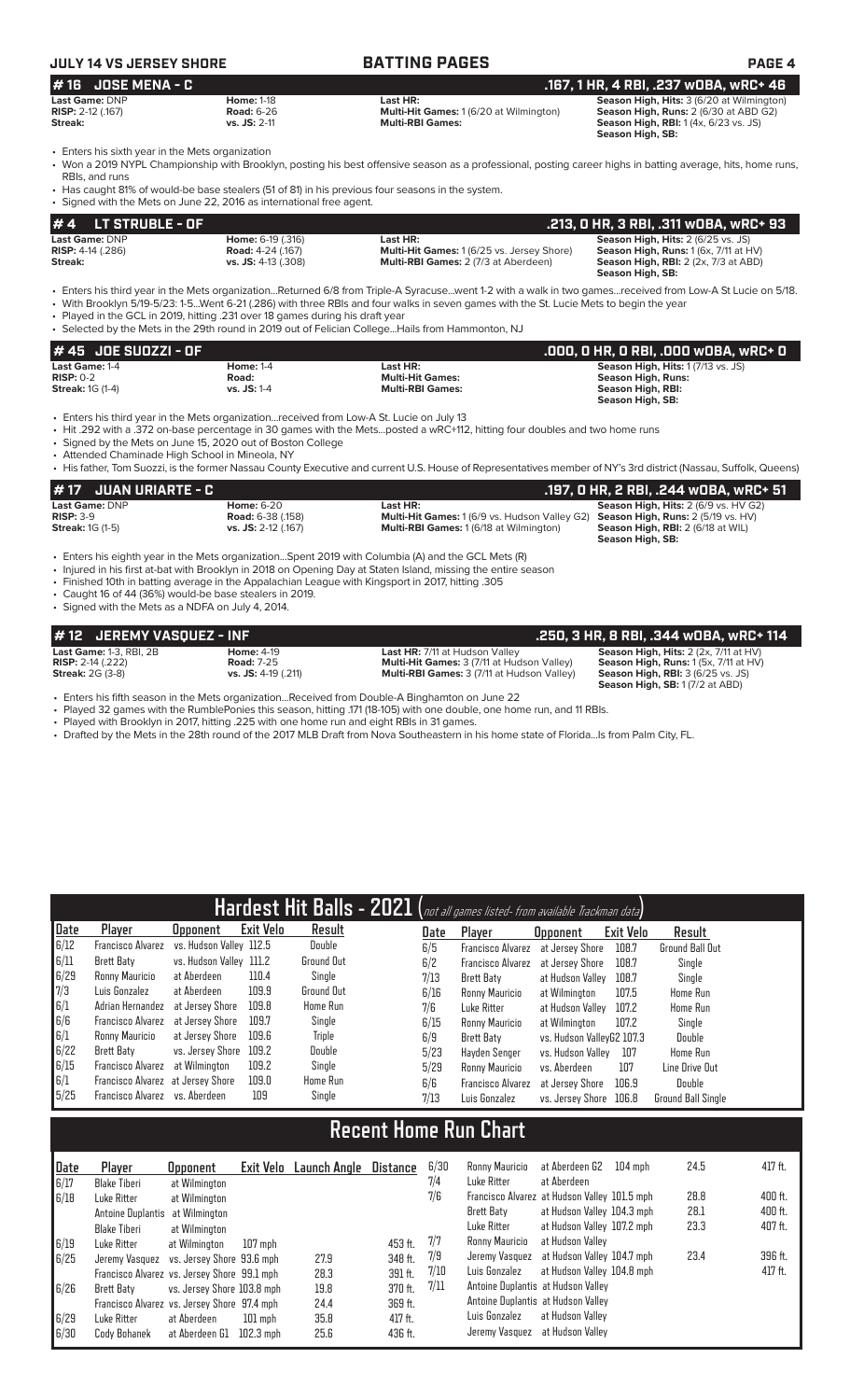| #18                                                                   | <b>ANDREW EDWARDS - LHP</b>                                                                                                                                                                       | 30 K%, 14 BB%, 1.93 ERA, 17 G                      |          |              |                         |                 | <b>LAST FIVE APPEARANCES</b> |                                                     |                                |                         |                                |                                |
|-----------------------------------------------------------------------|---------------------------------------------------------------------------------------------------------------------------------------------------------------------------------------------------|----------------------------------------------------|----------|--------------|-------------------------|-----------------|------------------------------|-----------------------------------------------------|--------------------------------|-------------------------|--------------------------------|--------------------------------|
| Last App: 7/10 at HVG2 Last Loss: 6/19 at WIL<br><b>Leadoff: 2-19</b> |                                                                                                                                                                                                   | SV/OP (Last): 1/1 (6/15 at WIL)                    | Holds:   |              |                         |                 | <b>ANDREW EDWARDS</b>        |                                                     |                                |                         |                                |                                |
|                                                                       | <b>Inherited Runners/Stranded: 5/5</b>                                                                                                                                                            |                                                    |          | DATE         | OPP                     | DEC.            | IP                           | H.<br>R                                             | ER                             | BB                      | Κ                              | HI                             |
|                                                                       | · Enters his third year in the Mets organizationStruck out the final batter in Game 3 of the 2019<br>NYPL Championship Series to win Brooklyn's first outright minor league title in team history |                                                    |          | 6/24<br>6/29 | vs. JS<br>@ ABD         |                 | 1.1<br>1.0                   | 0<br>0<br>$\circ$<br>0                              | 0<br>$\circ$                   | 3<br>$\circ$            | 2<br>$\mathbf 0$               | 0<br>$\mathbf 0$               |
|                                                                       | • Spent the entire 2019 season with the Cyclones, collecting three saves                                                                                                                          |                                                    |          | 7/2          | @ ABD                   |                 | 1.1                          | 2<br>$\circ$                                        | $\circ$                        | 0                       | 3                              | 0                              |
|                                                                       | . Went to New Mexico State for two seasons after pitching a pair of campaigns for Central Arizona.                                                                                                |                                                    |          | 7/7          | @ HV                    |                 | 2.0                          | $\mathbf{1}$<br>0                                   | 0                              | 0                       | 3                              | 0                              |
| #46                                                                   | <b>JOSH HEJKA - RHP</b>                                                                                                                                                                           | 15.7 K%, 5.0 BB%, 2.79 ERA, 12 G                   |          | 7/10         | @ HV                    |                 | 0.2                          | $\mathbf 0$<br>0                                    | $\circ$                        | 1                       | $\overline{2}$                 | 0                              |
| Last App: 7/11 at HV                                                  | Last Loss:                                                                                                                                                                                        | SV/OP (Last):                                      | Holds: 2 | DATE         | OPP                     | <b>DEC</b>      | IP                           | <b>JOSH HEJKA</b><br>н<br>R                         | ER                             | BB                      | Κ                              | HI                             |
| Leadoff: 7-26                                                         | Inherited Runners/Stranded: 10/5                                                                                                                                                                  |                                                    |          | 6/25         | vs. JS                  |                 | 2.1                          | $\mathbf{1}$<br>0                                   | $\circ$                        | 0                       | 4                              | $\mathbf 0$                    |
|                                                                       | · Returns to Brooklyn after spending time with Binghamton (6/3-6/9) and Syracuse (6/10-6/18).                                                                                                     |                                                    |          | 6/29         | @ ABD                   |                 | 3.0                          | 3<br>0                                              | 0                              | 1                       | $\mathbf{1}$                   | 0                              |
|                                                                       | Enters his third year in the Mets organizationWon a 2019 NYPL title with Brooklyn, splitting time •                                                                                               |                                                    |          | 7/3          | @ ABD                   | H               | 2.1                          | 2<br>2                                              | $\circ$                        | 1                       | $\overline{2}$<br>$\mathbf{1}$ | 0<br>0                         |
| with the Cyclones and Kingsport Mets                                  |                                                                                                                                                                                                   |                                                    |          | 7/7<br>7/11  | @ HV<br>@ HV            | W               | 2.1<br>3.0                   | 3<br>$\mathbf{1}$<br>$\circ$<br>$\mathbf 0$         | 0<br>$\circ$                   | 1<br>$\circ$            | $\mathbf{1}$                   | 0                              |
|                                                                       | Signed as a minor league free agent in mid-summer after pitching in six games with the Westside                                                                                                   |                                                    |          |              |                         |                 |                              |                                                     |                                |                         |                                |                                |
|                                                                       | Wolly Mammoths in the United Shore Baseball League                                                                                                                                                |                                                    |          |              |                         |                 | <b>BRIAN METOYER</b>         |                                                     |                                |                         |                                |                                |
|                                                                       | · Pitched all four years at Johns Hopkins, switching to submarine later in his career.                                                                                                            |                                                    |          | DATE         | OPP                     | <b>DEC</b>      | IP                           | Н<br>R                                              | ER                             | BB                      | Κ                              | HI                             |
| #5                                                                    | <b>BRIAN METOYER - RHP</b>                                                                                                                                                                        | 33.3 K%, 13 BB%, 3.86 ERA, 9 G                     |          | 5/23         | vs. HV                  |                 | 2.0                          | 0<br>0                                              | $\mathbf 0$                    | 1                       | $\mathbf{1}$                   | 0                              |
| Last App: 6/15 at WIL                                                 | Last Loss:<br>5/15 at GVL                                                                                                                                                                         | <b>SV/OP (Last):</b> 1/1 (6/3 at JS)               | Holds:   | 6/3          | 5/29 vs. ABD            |                 | 1.1<br>2.0                   | 1<br>1<br>3<br>$\mathbf{1}$                         | $\mathbf{1}$<br>$\mathbf{1}$   | $\overline{2}$<br>0     | $\overline{2}$<br>5            | 0                              |
|                                                                       | Leadoff: 4-12, 2 BB, HBP Inherited Runners/Stranded: 4/3                                                                                                                                          |                                                    |          | 6/9          | @ JS<br>vs. HV G1       | <b>SV</b>       | 1.1                          | O<br>0                                              | 0                              | 2                       | 3                              | 0<br>0                         |
|                                                                       | · Enters his fourth year in the Mets orgWon a New York Penn League title with Brooklyn in 2019                                                                                                    |                                                    |          | 6/15         | @ WIL                   | W               | 2.0                          | 0<br>0                                              | $\mathbf 0$                    | $\mathbf{1}$            | 3                              | 0                              |
| <b>GCL Mets and Kingsport Mets</b>                                    | · Struck out 40 batters over 28.2 innings with BrooklynSpent his first professional season with                                                                                                   |                                                    |          |              |                         |                 | <b>BRYCE MONTES DE OCA</b>   |                                                     |                                |                         |                                |                                |
|                                                                       | • Joins Ronnie Robbins (30th, 1981 - Toronto) as the only two LSU-Alexandria Generals to be                                                                                                       |                                                    |          |              | DATE OPP                | <b>DEC</b>      | IP                           | H<br>R                                              | ER                             | BB                      | Κ                              | HI                             |
| drafted by a MLB team in school history                               |                                                                                                                                                                                                   |                                                    |          | 6/9<br>6/12  | vs. HV G2 SV<br>vs. HV  |                 | 2.0                          | $\mathbf 0$<br>$\mathbf 0$                          | 0<br>$\mathbf{1}$              | $\overline{2}$<br>O     | $\overline{2}$<br>4            | $\mathbf 0$<br>0               |
|                                                                       | · Native of Natchitoches (NACK-ah-tish), the oldest city in Louisiana (est. 1714).                                                                                                                |                                                    |          | 6/17         | @ WIL                   | L               | 1.2<br>2.0                   | 2<br>2<br>$\overline{2}$<br>$\overline{2}$          | 2                              | 3                       | $\circ$                        | $\mathbf 0$                    |
|                                                                       |                                                                                                                                                                                                   |                                                    |          | 7/2          | @ ABD                   | <b>SV</b>       | 1.0                          | 0<br>0                                              | 0                              | $\mathbf{1}$            | 2                              | 0                              |
| #43                                                                   | <b>BRYCE MONTES DE OCA - RHP</b>                                                                                                                                                                  | 27.4 K%, 21.4 BB%, 3.38 ERA, 14 G                  |          | 7/6          | @ HV                    | L               | 0.2                          | 2<br>1                                              | 2                              | 3                       | $\circ$                        | 0                              |
| Last App: 7/6 at HV<br><b>Leadoff: 4-14, 4 BB</b>                     | Last Loss: 7/6 at HV                                                                                                                                                                              | <b>SV/OP (Last):</b> 2/2 (7/2 at ABD)              | Holds: 1 |              |                         |                 | <b>COLBY MORRIS</b>          |                                                     |                                |                         |                                |                                |
|                                                                       | <b>Inherited Runners/Stranded: 2/2</b>                                                                                                                                                            |                                                    |          | DATE         | OPP                     | <b>DEC</b>      | IP                           | R<br>н                                              | ER                             | BB                      | Κ                              | HI                             |
|                                                                       | • Enters his fourth year in the Mets orgHas not pitched as a professional due to injuries                                                                                                         |                                                    |          | 6/22         | vs. JS                  |                 | 3.0                          | $\circ$<br>0                                        | $\circ$                        | 3                       | $\overline{4}$                 | $\Omega$                       |
| nerve transposition                                                   | • Underwent Tommy John surgery as a high school junior and missed 2016 after having ulnar                                                                                                         |                                                    |          | 6/26<br>7/2  | vs. JS<br>@ ABD         | W               | 1.2<br>2.0                   | 4<br>$\mathbf{1}$<br>$\circ$<br>$\mathbf 0$         | 2<br>$\circ$                   | $\mathbf{1}$<br>$\circ$ | 1<br>2                         | 0<br>$\Omega$                  |
|                                                                       | • Previously drafted by Washington in the 15th round of the 2017 MLB Draft and by the Chicago                                                                                                     |                                                    |          | 7/9          | @ HV                    |                 | 2.2                          | 3<br>3                                              | 3                              | 1                       | 1                              | 0                              |
|                                                                       | White Sox in the 14th round of the 2015 MLB Draft.                                                                                                                                                |                                                    |          | 7/13         | vs. JS                  |                 | 2.0                          | $\circ$<br>$\mathbf 0$                              | $\Omega$                       | 0                       | 2                              | 0                              |
|                                                                       |                                                                                                                                                                                                   |                                                    |          |              |                         |                 | <b>CONNOR O'NEIL</b>         |                                                     |                                |                         |                                |                                |
| #38                                                                   | <b>COLBY MORRIS - RHP</b>                                                                                                                                                                         | 22.6 K%, 12.2 BB%, 4.33 ERA, 11 G                  |          | DATE         | OPP                     | <b>DEC</b>      | IP                           | R<br>Н                                              | ER                             | BB                      | Κ                              | HI                             |
| <b>Last App: 7/13 vs.</b><br>Leadoff: 5-18, 3 BB                      | <b>Last Loss:</b><br><b>Inherited Runners/Stranded: 6/2</b>                                                                                                                                       | SV/OP (Last):                                      | Holds:   | 6/20         | @ WIL                   |                 | 2.0                          | $\mathbf 0$<br>$\mathbf{1}$                         | $\mathbf 0$                    | 0                       | 0                              | 0                              |
|                                                                       |                                                                                                                                                                                                   |                                                    |          | 6/24         | vs. JS<br>6/30 @ ABD G2 |                 | 3.0<br>1.1                   | 0<br>$\mathbf{1}$<br>3<br>4                         | 0<br>3                         | $\overline{2}$<br>1     | $\mathbf{1}$<br>$\overline{2}$ | 0<br>0                         |
|                                                                       | · Enters his first season in the Mets organizationcalled up from Low-A St. Lucie on May 20<br>. Made four scoreless appearances in relief for the St. Lucie Mets to being 2021                    |                                                    |          | 7/4          | @ ABD                   |                 | 1.1                          | 2<br>0                                              | $\circ$                        | 1                       | $\overline{2}$                 | 0                              |
|                                                                       | • Minor League free agent signingpitched at Middlebury in Vermont                                                                                                                                 |                                                    |          | 7/10         | @ HV                    |                 | 1.0                          | 3<br>2                                              | $\overline{2}$                 | $\overline{2}$          | 0                              | O                              |
| #9                                                                    |                                                                                                                                                                                                   |                                                    |          |              |                         |                 | <b>MICHEL OTANEZ</b>         |                                                     |                                |                         |                                |                                |
|                                                                       | <b>CONNER O'NEIL - RHP</b>                                                                                                                                                                        | 11.9 K%, 14.3 BB%, 5.19 ERA, 5 G                   |          | DATE<br>6/26 | OPP<br>vs. JS           | <b>DEC</b><br>W | IP<br>2.1                    | R<br>Н<br>$\overline{2}$<br>1                       | ER<br>1                        | <b>BB</b><br>$\circ$    | Κ<br>5                         | HI<br>0                        |
| Last App: 7/10 at HVG1 Last Loss:<br>Leadoff: 3-8                     | Inherited Runners/Stranded: 6/1                                                                                                                                                                   | SV/OP (Last):                                      | Holds:   | 7/1          | @ ABD                   |                 | 0.2                          | $\circ$<br>$\circ$                                  | 0                              | $\mathbf{1}$            | 2                              | 0                              |
|                                                                       | • Enters his fifth year in the Mets organizationreceived from Double-A Binghamton on 6/20                                                                                                         |                                                    |          | 7/4          | @ ABD                   |                 | 2.0                          | 1<br>$\mathbf{1}$                                   | 1                              | 3                       | 1                              | 0                              |
|                                                                       | • Has not pitched in 2021Last pitched for Advanced-A St. Lucie in 2019                                                                                                                            |                                                    |          | 7/9          | @ HV                    |                 | 1.0                          | 0<br>0                                              | 0                              | 1                       | 1                              | 0                              |
|                                                                       | · Spent his first professional season with Brooklyn in 2017, pitching 19 times in relief                                                                                                          |                                                    |          | 7/13         | vs. JS                  |                 | 2.0                          | $\cup$<br>$\cup$                                    | O                              | З                       | 2                              | O                              |
|                                                                       | • Drafted by the Mets in the 7th round of the 2017 MLB Draft from Cal State-Northridge                                                                                                            |                                                    |          |              |                         |                 | <b>HUNTER PARSONS</b>        |                                                     |                                |                         |                                |                                |
|                                                                       |                                                                                                                                                                                                   |                                                    |          |              | DATE OPP                | <b>DEC</b>      | IP                           | H<br>R<br>2                                         | ER<br>2                        | BB<br>2                 | Κ<br>5                         | H <sub>l</sub>                 |
| #26                                                                   | <b>MICHEL OTANEZ - RHP</b>                                                                                                                                                                        | 24.8 K%, 21.9 BB%, 5.32 ERA, 18 G                  |          | 6/5<br>6/9   | @ JS<br>vs. HV G2       |                 | 3.0<br>3.0                   | 2<br>2<br>3                                         | 3                              | 1                       | 3                              | $\overline{1}$<br>$\mathbf{1}$ |
| <b>Last App: 7/13 vs. JS</b>                                          | <b>Last Loss:</b>                                                                                                                                                                                 | <b>SV/OP (Last): 0/2 (BS vs. JS)</b>               | Holds: 1 | 6/13         | vs. HV                  |                 | 1.0                          | $\overline{2}$<br>$\overline{2}$                    | $\mathbf{1}$                   | 2                       | $\mathbf 0$                    | $\circ$                        |
| Leadoff: 3-18, BB                                                     | <b>Inherited Runners/Stranded: 14/4</b>                                                                                                                                                           |                                                    |          | 7/2          | @ ABD                   |                 | 0.2                          | 2<br>0                                              | 2                              | 2                       | 1                              | 0                              |
|                                                                       | · Enters his sixth year in the Mets orgNo. 26 prospect in the system according to MLB Pipeline                                                                                                    |                                                    |          | 7/9          | @ HV                    |                 | 2.0                          | $\mathbf{1}$<br>0                                   | 0                              | $\mathbf{1}$            | 1                              | 0                              |
|                                                                       | • Returns to Brooklyn for the second assignment in a row                                                                                                                                          |                                                    |          |              |                         |                 | <b>MITCH RAGAN</b>           |                                                     |                                |                         |                                |                                |
|                                                                       | • Pitched with the Cyclones and won an NYPL title in 2019 and also spent time with Kingsport                                                                                                      |                                                    |          | DATE         | OPP                     | <b>DEC</b>      | IP                           | н<br>R                                              | ER                             | BB                      | Κ                              | H <sub>1</sub>                 |
|                                                                       | . Missed 2017 due to injuryStruck out 21 batters in 21.1 innings with the DSL Mets1 in 2016.                                                                                                      |                                                    |          | 6/27<br>6/30 | vs. JS<br>@ ABD         | SV              | 2.0<br>0.2                   | 0<br>0<br>2<br>0                                    | 0<br>0                         | 1<br>0                  | 3<br>$\mathbf{1}$              | 0<br>0                         |
| #44                                                                   | <b>HUNTER PARSONS - RHP</b>                                                                                                                                                                       | 22.4 K%, 16.4 BB%, 4.91 ERA, 8 G                   |          | 7/3          | @ ABD BS, L             |                 | 0.1                          | $\overline{2}$<br>$\overline{2}$                    | 0                              | 0                       | 0                              | 0                              |
| Last App: 7/9 at HV                                                   | <b>Last Loss:</b>                                                                                                                                                                                 | SV/OP (Last):                                      | Holds:   | 7/6          | @ HV                    |                 | 1.1                          | 2<br>1                                              | $\mathbf{1}$                   | 0                       | 2                              | $\circ$                        |
| Leadoff: 2-11, 3 BB                                                   | <b>Inherited Runners/Stranded: 4/2</b>                                                                                                                                                            |                                                    |          | 7/11         | @ HV                    |                 | 1.0                          | 0<br>1                                              | 0                              | $\circ$                 | $\mathbf{1}$                   | 0                              |
|                                                                       | • Enters his third year in the Mets orgCalled up from Low-A St. Lucie on May 20                                                                                                                   |                                                    |          |              |                         |                 |                              | <b>EVY RUIBAL</b>                                   |                                |                         |                                |                                |
|                                                                       | • Made four relief appearances with the Mets (A-), striking out 18 in 10 innings (45% K rate).                                                                                                    |                                                    |          | DATE         | OPP                     | DEC             | IP                           | H<br>R                                              | ER                             | BB                      | Κ                              | HI                             |
|                                                                       | • Pitched with the Cyclones and won an NYPL title in 2019                                                                                                                                         |                                                    |          | 6/29         | @ ABD                   |                 | 1.0                          | 2<br>1                                              | 2                              | 1                       | $\mathbf{1}$                   | 0                              |
|                                                                       |                                                                                                                                                                                                   |                                                    |          | 7/6<br>7/11  | @ HV<br>@ HV            |                 | 2.0<br>1.0                   | $\mathbf{1}$<br>$\mathbf{1}$<br>$\overline{2}$<br>2 | $\mathbf{1}$<br>$\overline{2}$ | 1<br>$\mathbf{1}$       | 2<br>$\mathbf{1}$              | 0<br>$\circ$                   |
| #48                                                                   | <b>MITCH RAGAN - RHP</b>                                                                                                                                                                          | 25.0 K%, 12.0 BB%, 1.74 ERA, 14 G                  |          |              |                         |                 |                              |                                                     |                                |                         |                                |                                |
| Last App: 7/11 at HV                                                  | Last Loss: 7/3 at Aberdeen                                                                                                                                                                        | <b>SV/OP (Last):</b> 2/5 (6/30 at ABD G2) Holds: 1 |          |              |                         |                 |                              |                                                     |                                |                         |                                |                                |
|                                                                       | <b>Leadoff:</b> 5-13, 4 BB, HR Inherited Runners/ <b>S</b> tranded: 9/5                                                                                                                           |                                                    |          |              |                         |                 |                              |                                                     |                                |                         |                                |                                |
|                                                                       | • Enters his third year in the Mets organizationWon a title with Brooklyn in 2019,                                                                                                                |                                                    |          |              |                         |                 |                              |                                                     |                                |                         |                                |                                |
|                                                                       | earning the win in the championship-clinching game against Lowell                                                                                                                                 |                                                    |          |              |                         |                 |                              |                                                     |                                |                         |                                |                                |
|                                                                       | • Named a New York-Penn League All-Star with the Cyclones                                                                                                                                         |                                                    |          |              |                         |                 |                              |                                                     |                                |                         |                                |                                |
|                                                                       | • Named the 2019 Big East Pitcher of the Year with Creighton                                                                                                                                      |                                                    |          |              |                         |                 |                              |                                                     |                                |                         |                                |                                |
|                                                                       | • Pitched at Creighton for two seasonsspent 2017 with lowa West & 2016 with Wayne State.                                                                                                          |                                                    |          |              |                         |                 |                              |                                                     |                                |                         |                                |                                |
| #50                                                                   | <b>EVY RUIBAL - RHP</b>                                                                                                                                                                           | 21.1%, 15.8 BB% 11.25 ERA, 3 G                     |          |              |                         |                 |                              |                                                     |                                |                         |                                |                                |
| Last App: 7/11 at HV                                                  | Last Loss:                                                                                                                                                                                        | SV/OP (Last):<br>Holds:                            |          |              |                         |                 |                              |                                                     |                                |                         |                                |                                |

**Leadoff:** 1-3 **Inherited Runners/Stranded:**

• Signed to a minor league deal on June 27 from the Florence Y'alls (Frontier League)

• Pitched in the Dodgers system from 2015-2018, reaching High-A Rancho Cucamonga

• Drafted by the Dodgers in the 16th round of the 2017 MLB Draft from Notre Dame

• From Milburn, New Jersey, attending Milburn High School

|                |                                    |    | <b>Number of Pitches Thrown</b> |    |    |      |
|----------------|------------------------------------|----|---------------------------------|----|----|------|
| <b>Pitcher</b> | Days Rest 7/13 7/14 7/15 7/16 7/17 |    |                                 |    |    | 7/18 |
| <b>Edwards</b> | 3                                  |    |                                 |    |    |      |
| Hejka          | $\overline{2}$                     | -- |                                 |    |    |      |
| Montes de Oca  | 7                                  | -- |                                 |    |    |      |
| Morris         | Ο                                  | 25 |                                 | -- |    |      |
| O'Neil         | 3                                  | -- |                                 |    | -- |      |
| Otanez         | 0                                  | 34 |                                 |    |    |      |
| Parsons        | 4                                  |    |                                 |    |    |      |
| Ragan          | $\overline{2}$                     |    |                                 |    |    |      |
| Ruibal         | っ                                  |    |                                 |    |    |      |

|      |                       | <b>LAST FIVE APPEARANCES</b> |                   |                |          |          |           |                |           |  |  |
|------|-----------------------|------------------------------|-------------------|----------------|----------|----------|-----------|----------------|-----------|--|--|
|      | <b>ANDREW EDWARDS</b> |                              |                   |                |          |          |           |                |           |  |  |
| DATE | OPP                   | DEC                          | IP                | н              | R        | ER       | <b>BB</b> | Κ              | HR        |  |  |
| 6/24 | vs. JS                |                              | 1.1               | $\Omega$       | 0        | O        | 3         | 2              | $\Omega$  |  |  |
| 6/29 | @ ABD                 |                              | 1.0               | $\Omega$       | 0        | O        | O         | 0              | $\Omega$  |  |  |
| 7/2  | @ ABD                 |                              | 1.1               | $\overline{2}$ | 0        | O        | O         | 3              | $\Omega$  |  |  |
| 7/7  | @ HV                  |                              | 2.0               | 1              | $\Omega$ | O        | O         | 3              | $\Omega$  |  |  |
| 7/10 | @ HV                  |                              | 0.2               | $\Omega$       | $\Omega$ | O        | 1         | $\overline{2}$ | 0         |  |  |
|      |                       |                              | <b>JOSH HEJKA</b> |                |          |          |           |                |           |  |  |
| DATE | OPP                   | <b>DEC</b>                   | IP                | н              | R        | ER       | BB        | K              | <b>HR</b> |  |  |
| 6/25 | vs. JS                |                              | 2.1               | 1              | $\Omega$ | $\Omega$ | $\Omega$  | 4              | $\Omega$  |  |  |
| 6/29 | @ ABD                 |                              | 3.0               | 3              | 0        | O        | 1         | 1              | $\Omega$  |  |  |
| 7/3  | @ ABD                 | н                            | 2.1               | 2              | 2        | O        | 1         | 2              | $\Omega$  |  |  |
| 7/7  | @ HV                  |                              | 2.1               | 3              | 1        | 0        | 1         | 1              | 0         |  |  |
| 7/11 | @ HV                  | W                            | 3.0               | $\Omega$       | $\cap$   | O        | O         |                | O         |  |  |
|      |                       |                              |                   |                |          |          |           |                |           |  |  |

|                            | <b>BRIAN METOYER</b> |            |                      |                |                |                |                |                |           |  |  |  |
|----------------------------|----------------------|------------|----------------------|----------------|----------------|----------------|----------------|----------------|-----------|--|--|--|
| <b>DATE</b>                | OPP                  | <b>DEC</b> | IP                   | Н              | R              | ER             | BB             | Κ              | HR        |  |  |  |
| 5/23                       | vs. HV               |            | 2.0                  | $\Omega$       | O              | O              | 1              | 1              | 0         |  |  |  |
| 5/29                       | vs. ABD              |            | 1.1                  | 1              | 1              | 1              | 2              | $\overline{2}$ | 0         |  |  |  |
| 6/3                        | @ JS                 | SV         | 2.0                  | 3              | 1              | 1              | 0              | 5              | 0         |  |  |  |
| 6/9                        | vs. HV G1            |            | 1.1                  | $\Omega$       | O              | 0              | $\overline{2}$ | 3              | 0         |  |  |  |
| 6/15                       | @ WIL                | W          | 2.0                  | $\Omega$       | O              | 0              | 1              | 3              | $\Omega$  |  |  |  |
| <b>BRYCE MONTES DE OCA</b> |                      |            |                      |                |                |                |                |                |           |  |  |  |
| <b>DATE</b>                | OPP                  | <b>DEC</b> | IP                   | Н              | R              | ER             | <b>BB</b>      | Κ              | HR        |  |  |  |
| 6/9                        | vs. HV G2            | <b>SV</b>  | 2.0                  | $\Omega$       | 0              | 0              | $\overline{2}$ | $\overline{2}$ | 0         |  |  |  |
| 6/12                       | vs. HV               | L          | 1.2                  | 2              | 2              | 1              | $\Omega$       | 4              | 0         |  |  |  |
| 6/17                       | @ WIL                |            | 2.0                  | $\overline{2}$ | $\overline{2}$ | $\overline{2}$ | 3              | 0              | 0         |  |  |  |
| 7/2                        | @ ABD                | SV         | 1.0                  | 0              | 0              | $\Omega$       | 1              | 2              | 0         |  |  |  |
| 7/6                        | @ HV                 | L          | 0.2                  | 1              | $\overline{2}$ | $\overline{2}$ | 3              | 0              | 0         |  |  |  |
|                            |                      |            | <b>COLBY MORRIS</b>  |                |                |                |                |                |           |  |  |  |
| <b>DATE</b>                | OPP                  | <b>DEC</b> | IP                   | н              | R              | ER             | <b>BB</b>      | Κ              | <b>HR</b> |  |  |  |
| 6/22                       | vs. JS               |            | 3.0                  | $\Omega$       | 0              | 0              | 3              | 4              | 0         |  |  |  |
| 6/26                       | vs. JS               |            | 1.2                  | 4              | 1              | $\overline{2}$ | 1              | 1              | 0         |  |  |  |
| 7/2                        | @ ABD                | W          | 2.0                  | $\Omega$       | $\Omega$       | $\Omega$       | 0              | $\overline{2}$ | 0         |  |  |  |
| 7/9                        | @ HV                 |            | 2.2                  | 3              | 3              | 3              | 1              | 1              | O         |  |  |  |
| 7/13                       | vs. JS               |            | 2.0                  | O              | 0              | $\Omega$       | $\Omega$       | $\overline{2}$ | O         |  |  |  |
|                            |                      |            | <b>CONNOR O'NEIL</b> |                |                |                |                |                |           |  |  |  |
| <b>DATE</b>                | OPP                  | <b>DEC</b> | IP                   | Н              | R              | ER             | <b>BB</b>      | Κ              | <b>HR</b> |  |  |  |
| 6/20                       | @ WIL                |            | 2.0                  | 1              | $\Omega$       | $\mathbf 0$    | 0              | O              | 0         |  |  |  |
| 6/24                       | vs. JS               |            | 3.0                  | 1              | $\Omega$       | $\Omega$       | 2              | 1              | 0         |  |  |  |
| $6/30$ @                   | ABD G2               |            | 1.1                  | 4              | 3              | 3              | 1              | $\overline{2}$ | $\Omega$  |  |  |  |
| 7/4                        | @ ABD                |            | 1.1                  | $\overline{2}$ | O              | $\Omega$       | 1              | $\overline{2}$ | 0         |  |  |  |
| 7/10                       | @ HV                 |            | 1.0                  | 3              | $\overline{2}$ | $\overline{2}$ | $\overline{2}$ | $\Omega$       | $\Omega$  |  |  |  |
|                            |                      |            | <b>MICHEL</b>        |                | <b>OTANEZ</b>  |                |                |                |           |  |  |  |
| <b>DATE</b>                | OPP                  | <b>DEC</b> | IP                   | H              | R              | ER             | <b>BB</b>      | K              | <b>HR</b> |  |  |  |

| 7/1  | @ ABD              |            | 0.2                   | O              | O | O              |                | 2 | 0         |  |  |
|------|--------------------|------------|-----------------------|----------------|---|----------------|----------------|---|-----------|--|--|
| 7/4  | @ ABD              |            | 2.0                   | 1              | 1 | 1              | 3              | 1 | 0         |  |  |
| 7/9  | @ HV               |            | 1.0                   | O              | Ο | O              | 1              | 1 | 0         |  |  |
| 7/13 | vs. JS             |            | 2.0                   | Ο              | 0 | 0              | 3              | 2 | O         |  |  |
|      |                    |            | <b>HUNTER PARSONS</b> |                |   |                |                |   |           |  |  |
| DATE | OPP                | <b>DEC</b> | IP                    | н              | R | ER             | ВB             | Κ | <b>HR</b> |  |  |
| 6/5  | @ JS               |            | 3.0                   | 2              | 2 | $\overline{2}$ | $\overline{2}$ | 5 | 1         |  |  |
| 6/9  | vs. HV G2          |            | 3.0                   | $\overline{2}$ | 3 | 3              | 1              | 3 | 1         |  |  |
| 6/13 | vs. HV             |            | 1.0                   | 2              | 2 | 1              | $\overline{2}$ | 0 | 0         |  |  |
| 7/2  | @ ABD              |            | 0.2                   | 0              | 2 | $\overline{2}$ | 2              | 1 | 0         |  |  |
| 7/9  | @ HV               |            | 2.0                   | 1              | 0 | O              |                | 1 | 0         |  |  |
|      | <b>MITCH RAGAN</b> |            |                       |                |   |                |                |   |           |  |  |

|                   | DATE OPP DEC IP H R ER BB K |      |               |    |          |          |          |   | <b>HR</b> |  |  |
|-------------------|-----------------------------|------|---------------|----|----------|----------|----------|---|-----------|--|--|
| 6/27              | vs. JS                      |      | -2.0          | 0  | 0        | O        | -1       | 3 | $\Omega$  |  |  |
| 6/30              | @ ABD SV                    |      | $0.2 \quad 2$ |    | $\Omega$ | $\Omega$ | $\Omega$ |   | $\circ$   |  |  |
|                   | 7/3 @ ABD BS.L 0.1 2 2      |      |               |    |          | $\Omega$ | 0        | O | $\Omega$  |  |  |
| 7/6               | @ HV                        |      | 1.1           | 2  | -1       | 1        | O        |   | $\Omega$  |  |  |
| 7/11              | @ HV                        |      | 1.0           | -1 | $\Omega$ | $\Omega$ | $\Omega$ |   | $\Omega$  |  |  |
| <b>EVY RUIBAL</b> |                             |      |               |    |          |          |          |   |           |  |  |
|                   | DATE OPP                    | DEC. | $\Box$ IP     | н  | R        | ER       | BB       |   | <b>HR</b> |  |  |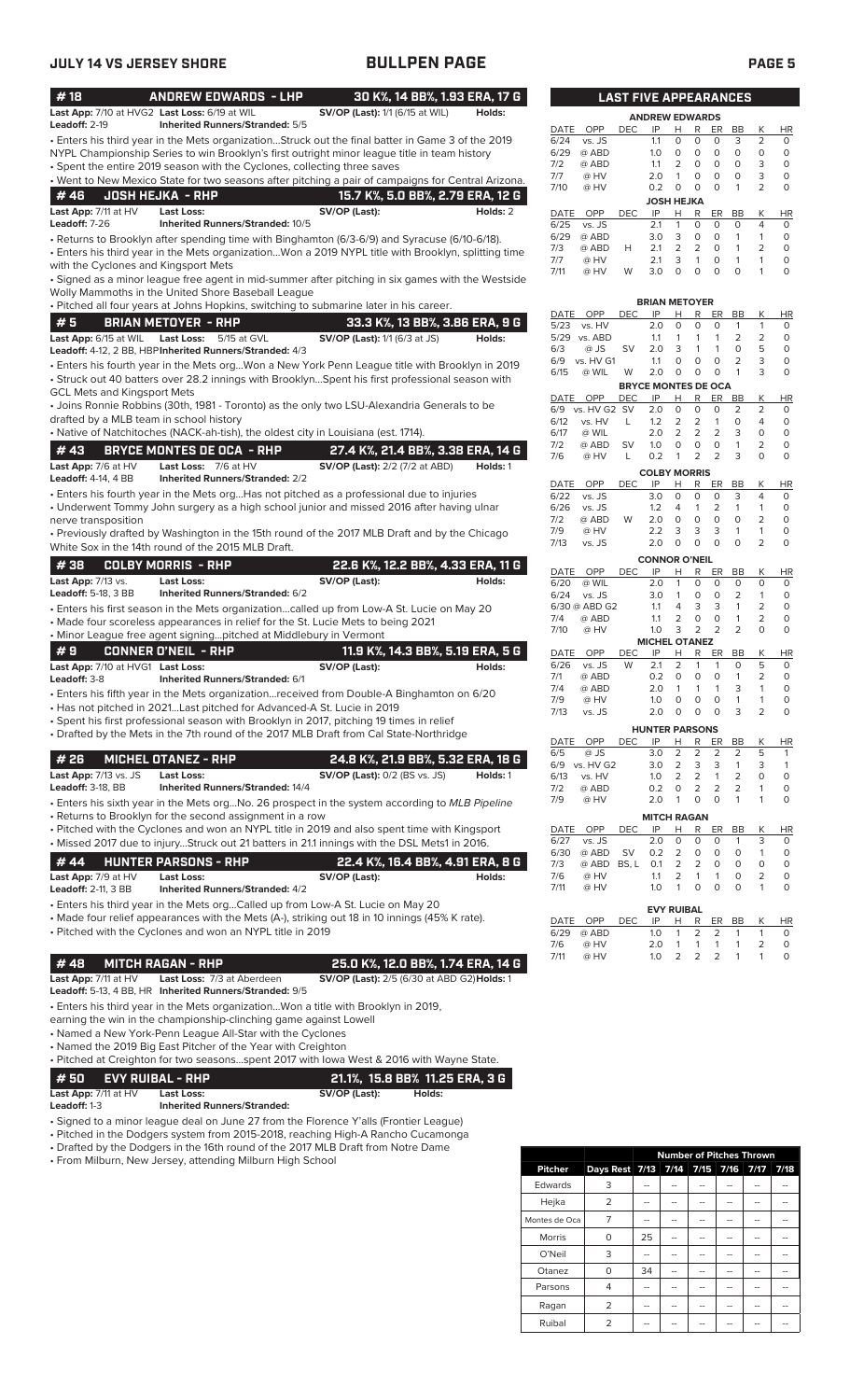| INDIVIDUAL PITCHING HIGHS                                                   |
|-----------------------------------------------------------------------------|
|                                                                             |
|                                                                             |
|                                                                             |
|                                                                             |
| Most Strikeouts, Game, Reliever5 (3x, Michel Otanez, 6/26 vs. Jersey Shore) |
|                                                                             |
|                                                                             |
|                                                                             |
|                                                                             |
|                                                                             |
|                                                                             |
|                                                                             |

| TEAM PITCHING HIGHS                                                         |  |
|-----------------------------------------------------------------------------|--|
|                                                                             |  |
|                                                                             |  |
|                                                                             |  |
|                                                                             |  |
|                                                                             |  |
|                                                                             |  |
|                                                                             |  |
|                                                                             |  |
|                                                                             |  |
|                                                                             |  |
| Most Strikeouts, Extra Innings  10 (2x, 7/7 at Hudson Valley - 10 innings)  |  |
|                                                                             |  |
|                                                                             |  |
| Fewest Walks Allowed, Game  1 (4x, last, 7/7 at Hudson Valley - 10 innings) |  |
|                                                                             |  |
| Most Pitchers Used, Extra Innings 5 (5/23 vs. Hudson Valley - 12 innings)   |  |

|                          |                 |                           | <b>TEAM MISCELLANEOUS</b>                                                      |  |  |  |  |
|--------------------------|-----------------|---------------------------|--------------------------------------------------------------------------------|--|--|--|--|
|                          |                 |                           |                                                                                |  |  |  |  |
|                          |                 |                           | Longest Game, Time, Extra-Inning Game3:30 (6/23 vs. Jersey Shore - 10 innings) |  |  |  |  |
|                          |                 |                           | Shortest Game, Time, Nine-Inning Game  2:20 (5/18 vs. Hudson Valley)           |  |  |  |  |
|                          |                 |                           |                                                                                |  |  |  |  |
|                          |                 |                           |                                                                                |  |  |  |  |
|                          |                 |                           |                                                                                |  |  |  |  |
|                          |                 |                           |                                                                                |  |  |  |  |
|                          |                 |                           |                                                                                |  |  |  |  |
|                          |                 |                           |                                                                                |  |  |  |  |
|                          |                 |                           |                                                                                |  |  |  |  |
|                          |                 |                           |                                                                                |  |  |  |  |
|                          |                 |                           |                                                                                |  |  |  |  |
|                          |                 |                           |                                                                                |  |  |  |  |
|                          |                 | OUTFIELD ASSISTS [9]      | <b>RECORD BREAKDOWN</b>                                                        |  |  |  |  |
| <b>NAME</b>              | <b>TOTAL</b>    | (LAST)                    |                                                                                |  |  |  |  |
| Duplantis                |                 | 5/13 at GVL               |                                                                                |  |  |  |  |
| Ashford                  | $\frac{4}{2}$ 1 | 7/10 at HV                |                                                                                |  |  |  |  |
| Molina<br>Winaker        | 1               | 5/21 vs. HV<br>5/6 at ASH |                                                                                |  |  |  |  |
| Bohanek                  | 1               | $7/6$ at $HV$             |                                                                                |  |  |  |  |
|                          |                 |                           |                                                                                |  |  |  |  |
|                          |                 |                           |                                                                                |  |  |  |  |
|                          |                 |                           |                                                                                |  |  |  |  |
|                          |                 |                           |                                                                                |  |  |  |  |
|                          |                 |                           |                                                                                |  |  |  |  |
|                          |                 |                           |                                                                                |  |  |  |  |
|                          |                 | <b>UNIFORM RECORDS</b>    |                                                                                |  |  |  |  |
| <b>Home White</b>        |                 | $3-3$                     |                                                                                |  |  |  |  |
|                          |                 |                           |                                                                                |  |  |  |  |
| <b>Road Gray</b>         |                 | $12 - 23$                 |                                                                                |  |  |  |  |
|                          |                 |                           |                                                                                |  |  |  |  |
| <b>Championship Gold</b> |                 | $5-9$                     |                                                                                |  |  |  |  |
|                          |                 |                           |                                                                                |  |  |  |  |
| <b>Coney Island</b>      |                 | $0 - 1$                   |                                                                                |  |  |  |  |
|                          |                 |                           |                                                                                |  |  |  |  |
|                          |                 |                           | Do Not Allow a Home Run 13-12                                                  |  |  |  |  |
|                          |                 |                           | Hit More Home Runs 11-7                                                        |  |  |  |  |
|                          |                 |                           | Opponent Hits More HRs1-15                                                     |  |  |  |  |
|                          |                 |                           |                                                                                |  |  |  |  |
|                          |                 |                           |                                                                                |  |  |  |  |
|                          |                 |                           |                                                                                |  |  |  |  |
|                          |                 |                           |                                                                                |  |  |  |  |
|                          |                 |                           |                                                                                |  |  |  |  |
|                          |                 |                           |                                                                                |  |  |  |  |
|                          |                 |                           |                                                                                |  |  |  |  |
|                          |                 |                           |                                                                                |  |  |  |  |
|                          |                 |                           |                                                                                |  |  |  |  |
|                          |                 |                           | Opponent Scores First9-24                                                      |  |  |  |  |
|                          |                 |                           |                                                                                |  |  |  |  |
|                          |                 |                           |                                                                                |  |  |  |  |
|                          |                 |                           |                                                                                |  |  |  |  |
|                          |                 |                           |                                                                                |  |  |  |  |
|                          |                 |                           |                                                                                |  |  |  |  |
|                          |                 |                           |                                                                                |  |  |  |  |

## **JULY 14 VS JERSEY SHORE HIGH/LOW & CHARTS PAGE 6**

| Home Runs, Consecutive Games Three games (2x, last: Luke Ritter, 6/18-6/21) |
|-----------------------------------------------------------------------------|
|                                                                             |
|                                                                             |
|                                                                             |
|                                                                             |
|                                                                             |
|                                                                             |
|                                                                             |
| Most Extra-Base Hits, Game 3 (3x, Cody Bohanek, 6/15 at Wilmington)         |
|                                                                             |
| <b>TEAM BATTING HIGHS</b>                                                   |
|                                                                             |
|                                                                             |
|                                                                             |
|                                                                             |
|                                                                             |
|                                                                             |
|                                                                             |
|                                                                             |
|                                                                             |
|                                                                             |
|                                                                             |
|                                                                             |
|                                                                             |
|                                                                             |
|                                                                             |
|                                                                             |
|                                                                             |
|                                                                             |
|                                                                             |

**INDIVIDUAL BATTING HIGHS**

LOB, Extra Innings........................................................13 (6/23 vs. Jersey Shore - 10 innings) .3 (5x, 7/7 at Hudson Valley - 10 innings)

### **FIELDING**

Most Errors, Team, Game...............................................................................6 (5/7 at Asheville) Most Errors, Individual, Game......................2 (6x, last: Brett Baty, 6/11 vs. Hudson Valley) Most Double Plays Turned, Nine-Inning Game.......................... 3 (5/19 vs. Hudson Valley) Consecutive Errorless Games, Team...

**STARTERS BY POSITION**

**C-** Alvarez (19), Uriarte (18), Mena (12), Senger (9)

**1B-** Genord (41), Vasquez (8), Ritter (5), Bohanek (3), Winaker (2)

**2B-** Ritter (37), Walters (12), Gonzalez (6), Tiberi (1), Struble (1), McNeil (1), Bohanek (1)

**3B-** Baty (41), Bohanek (10), Tiberi (7), Gonzalez (1)

**SS-** Mauricio (47), Bohanek (5), Walters (4), Gonzalez (3)

**LF-** Duplantis (32), Tiberi (12), Bohanek (4), Vasquez (4), Baty (3), Winaker (1), Ashford (1), Struble (1), Suozzi (1)

**CF-** Hernandez (23), Duplantis (19), Mangum (8), Hernandez (8), Molina (6), Ota (2), Ashford (1)

**RF-** Ashford (24), Struble (11), Molina (10), Bohanek (5), Winaker (4), Hernandez (4), Ota (1)

**DH-** Alvarez (16), Baty (7), Genord (6), Mauricio (5), Ritter (4), Bohanek (3), Tiberi (3), Hernandez (3), Senger (2), Mena (2), Walters (2), Vasquez (2), Fermin (1), Mangum (1), Ashford (1), Struble (1)

### **STARTERS BY BATTING ORDER**

**1st -** Duplantis (46), Bohanek (4), Struble (3), Tiberi (2), Mangum (2), Ashford (1), McNeil (1)

**2nd -** Bohanek (15), Mauricio (10), Ashford (6), Mangum (5), Duplantis (5), Winaker (4), Gonzalez (3), Tiberi (3), Struble (3), Walters (2), Alvarez (2), Fermin (1) Ritter (1)

**3rd -** Mauricio (44), Baty (15)

**4th-** Baty (36), Alvarez (10), Ritter (9), Genord (2), Vasquez (2)

**5th-** Alvarez (24), Ritter (14), Genord (5), Senger (4), Ashford (4), Bohanek (3), Ota (2), Vasquez (2) Hernandez (1)

**6th-** Ritter (18), Genord (12), Ashford (10), Bohanek (4), Hernandez (3), Senger (3), Mena (2), Winaker (2), Ota (1), Suozzi (1) Tiberi (1), Uriarte (1)

**7th-** Genord (22), Tiberi (5), Ashford (4), Vasquez (4), Bohanek (4), Gonzalez (4), Senger (3), Uriarte (3), Ritter (3), Hernandez (2), Walters (2), Mena (2), Winaker (1)

**8th-** Tiberi (11), Hernandez (10), Uriarte (7), Genord (6), Vasquez (6), Walters (6), Mena (6), Ashford (2), Gonzalez (2), Senger (1), Molina (1), Struble (1)

**9th-** Molina (15), Hernandez (14), Walters (7), Uriarte (7), Struble (5), Mena (4), Mangum (2), Struble (2), Bohanek (1), Tiberi (1), Gonzalez (1)

|             | <b>CATCHERS STEALING</b> |     |            |      |              | <b>MULTI-RUN INNINGS</b> |
|-------------|--------------------------|-----|------------|------|--------------|--------------------------|
| <b>Name</b> | CS                       | АТТ | <b>PCT</b> | Runs | <b>Times</b> | Last                     |
| Alvarez     |                          | 30  | 23%        | 6    |              | 8th, 7/11 at HV          |
| Mena        | 3                        | 15  | 20%        | 5    | 4            | 3rd, 6/30 at ABD G2      |
| Senger      |                          | 10  | 20%        | 4    | 4            | 8th, 6/26 vs. JS         |
| Uriarte     |                          | 29  | 38%        | 3    | 19           | 6th, 7/6 at HV           |
| Team        | 23                       | 84  | 27%        |      | 32           | 9th, 7/9 at HV           |

|                                        |    | 2. |  |                                           |  |  | 3 4 5 6 7 8 9 10 + TOTALS |
|----------------------------------------|----|----|--|-------------------------------------------|--|--|---------------------------|
| OPPONENTS 34 37 52 44 22 35 21 37 16 5 |    |    |  |                                           |  |  | 298                       |
| <b>BKLYN</b>                           | 31 |    |  | 20   22   33   22   30   26   39   16   6 |  |  | 247                       |

Last Game of Series ....

Extra Innings...

vs. E. ...<br>vs. RHP Starters ...

| Come from Behind Wins 10 (6/30 at ABD) |  |
|----------------------------------------|--|
| Wins in Last At-Bat4 (6/26 vs. JS)     |  |
| Walk-off Wins                          |  |

Series Sweeps ................................................. Errorless......................................................7-14

vs. LHP Starters..........................................8-11

| Opponent Scores First9-24 |  |
|---------------------------|--|
|                           |  |
|                           |  |
|                           |  |
|                           |  |
|                           |  |
|                           |  |
|                           |  |
| Last Game of Series  4-5  |  |

**Name Umpire Date** Joe GenordDylan Bradley 7/9 at HV Ed Blankmeyer Joe Belangia 7/11 at HV

**EJECTIONS**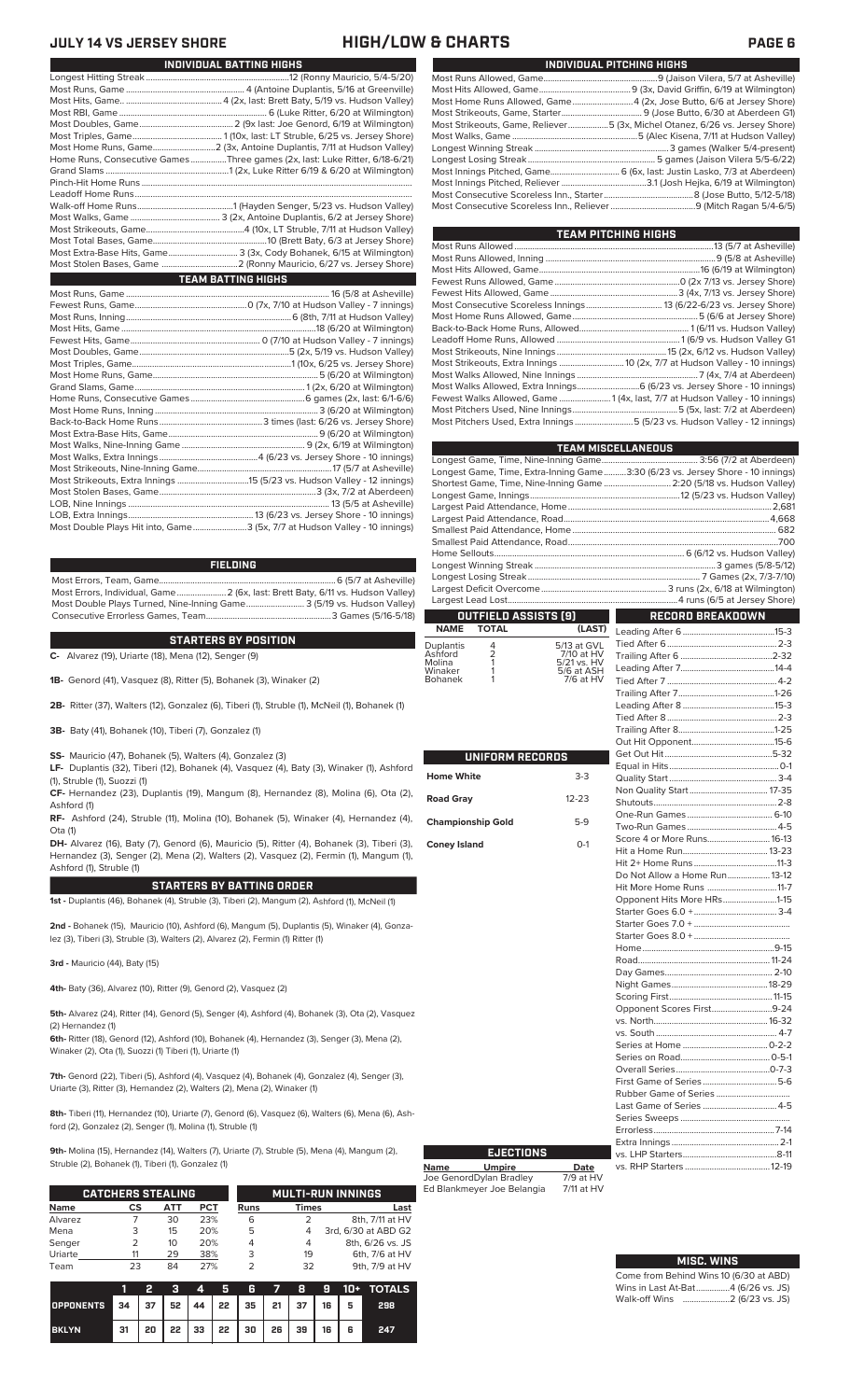# **JULY 14 VS JERSEY SHORE GAME BY GAME RESULTS**

|              | <b>GAME-BY-GAME RESULTS</b> |                                              |                |                   |                  |                   |                  |                                                                         |                                                  |                         |              |                   |
|--------------|-----------------------------|----------------------------------------------|----------------|-------------------|------------------|-------------------|------------------|-------------------------------------------------------------------------|--------------------------------------------------|-------------------------|--------------|-------------------|
| <b>DATE</b>  | GM#                         | OPPONENT                                     | W-L/TIME SCORE |                   | <b>RECORD</b>    | <b>POSITION</b>   | GA/GB            | <b>WINNING PITCHER</b>                                                  | <b>LOSING PITCHER</b>                            | <b>SAVE</b>             | <b>TIME</b>  | <b>ATTENDANCE</b> |
| 5/4          | $\mathbf{1}$                | at Asheville                                 | W              | $8-2$             | $1-0$            | T <sub>1st</sub>  | $+1$             | Josh Walker (1-0)                                                       | Blair Henley (0-1)                               |                         | 3:16         | 1,200             |
| 5/5          | $\overline{2}$              | at Asheville                                 | L              | $6-1$             | $1 - 1$          | T <sub>2</sub> nd | $-1$             | Chandler Casey (1-0)                                                    | Jose Butto (1-0)                                 |                         | 3:26         | 1,200             |
| 5/6          | 3                           | at Asheville                                 | L              | $11 - 4$          | $1 - 2$          | T3rd              | $-2$             | Matt Ruppenthal (1-0)                                                   | Oscar Rojas (0-1)                                |                         | 3:10         | 1,200             |
| 5/7          | 4                           | at Asheville                                 | L              | $13 - 7$          | $1 - 3$          | T3rd              | -3               | R.J. Freure (1-0)                                                       | Jaison Vilera (0-1)                              |                         | 3:44         | 1,200             |
| 5/8          | 5                           | at Asheville                                 | W              | $16-12$           | $2 - 3$          | T3rd              | -3               | Alec Kisena (1-0)                                                       | Juan Pablo Lopez (1-0)                           |                         | 3:52         | 1,200             |
| 5/9          |                             | at Asheville                                 |                |                   |                  |                   |                  | Cancelled due to non-COVID-related illness                              |                                                  |                         |              |                   |
| 5/10         |                             | OFF DAY                                      |                |                   |                  |                   |                  |                                                                         |                                                  |                         |              |                   |
| 5/11         | 6                           | at Greenville                                | W              | $6-1$             | $3 - 3$          | 2 <sub>nd</sub>   | $-2.5$           | Josh Walker (2-0)                                                       | Jay Groome (0-2)                                 |                         | 3:00         | 1,995             |
| 5/12         | 7                           | at Greenville                                | W              | $3-2$             | $4 - 3$          | 2 <sub>nd</sub>   | $-1.5$           | Brian Metoyer (1-0)                                                     | Yusniel Padron-Artilles (0-2)                    | Mitch Ragan (1)         | 3:14         | 1,819             |
| 5/13         | 8                           | at Greenville                                | L              | $8 - 2$           | $4 - 4$          | 2nd               | $-2.5$           | Chris Murphy (1-1)                                                      | Oscar Rojas (0-2)                                |                         | 3:21         | 2,485             |
| 5/14         | 9                           | at Greenville                                | L              | $5-1$             | $4 - 5$          | 4th               | $-2.5$           | Brayan Bello (2-0)                                                      | Alec Kisena (1-1)                                |                         | 2:54         | 2,732             |
| 5/15         | 10                          | at Greenville                                | L              | $8 - 4$           | $4-6$            | 4th               | $-3.5$           | Yorvin Pantoja (1-0)                                                    | Brian Metoyer (1-1)                              |                         | 2:52         | 2,883             |
| 5/16         | 11                          | at Greenville                                | L              | $10 - 9$          | $4 - 7$          | 4th               | $-3.5$           | Jake Wallace (1-0)                                                      | Eric Orze (0-1)                                  |                         | 3:09         | 2,818             |
| 5/17         |                             | OFF DAY                                      |                |                   |                  |                   |                  |                                                                         |                                                  |                         |              |                   |
| 5/18<br>5/19 | 12                          | <b>Hudson Valley</b>                         | L<br>W         | $4-3$<br>$14-0$   | $4 - 8$<br>$5-8$ | 5th               | $-4.5$           | Zach Greene (1-1)                                                       | Andrew Edwards (0-1)                             |                         | 2:29         | 1,315<br>810      |
| 5/20         | 13                          | <b>Hudson Valley</b><br><b>Hudson Valley</b> |                | $6-1$             | $5-9$            | 5th<br>5th        | $-3.5$<br>$-3.5$ | Allan Winans (1-0)<br>Luis Medina (2-0)                                 | Jhony Brito (0-1)<br>Jaison Vilera (0-2)         |                         | 3:01<br>2:42 | 682               |
| 5/21         | 14<br>15                    | <b>Hudson Valley</b>                         | L<br>W         | 4-1               | $6-9$            | 5th               | $-3.5$           | Josh Walker (3-0)                                                       | Josh Maciejewski (2-1)                           | Eric Orze (1)           | 2:33         | 998               |
| 5/22         | 16                          | <b>Hudson Valley</b>                         | L              | $5-3$             | $6-10$           | 5th               | $-4.5$           | Ken Waldichuk (1-0)                                                     | Cam Opp (0-1)                                    |                         | 3:14         | 1,624             |
| 5/23         | 17                          | <b>Hudson Valley</b>                         | W              | $6-5(12)$         | $7-10$           | 5th               | $-3.5$           | Josh Hejka (1-0)                                                        | Zach Greene (1-2)                                |                         | 3:24         | 1,261             |
| 5/24         |                             | OFF DAY                                      |                |                   |                  |                   |                  |                                                                         |                                                  |                         |              |                   |
| 5/25         | 18                          | Aberdeen                                     | L              | $8-1$             | $7 - 11$         | 5th               | $-4.5$           | Drew Rom (2-0)                                                          | Oscar Rojas (0-3)                                |                         | 2:52         | 861               |
| 5/26         | 19                          | Aberdeen                                     |                |                   |                  |                   |                  | 5/26 game postponed due to rain, makeup scheduled for doubleheader 5/27 |                                                  |                         |              |                   |
| 5/27         | 19                          | Aberdeen                                     | г              | $6-2(7)$          | $7-12$           | 5th               | $-5.5$           | Grayson Rodriguez (3-0)                                                 | Jaison Vilera (0-3)                              |                         | 2:14         |                   |
|              | 20                          | Aberdeen                                     | г              | $10-1(7)$         | $7-13$           | 5th               | $-6.5$           | Morgan McSweeney (2-0)                                                  | Cam Opp (0-2)                                    |                         | 2:37         | 926               |
| 5/28         | 21                          | Aberdeen                                     |                |                   |                  |                   |                  | 5/28 game postponed due to rain, makeup scheduled for doubleheader 8/25 |                                                  |                         |              |                   |
| 5/29         | 21                          | Aberdeen                                     | г              | $4-1$             | $7 - 14$         | 5th               | $-7.5$           | <b>Garrett Stallings (3-1)</b>                                          | Alec Kisena (1-2)                                | Connor Gillispie (1)    | 2:52         | 1,509             |
| 5/30         | 22                          | Aberdeen                                     |                |                   |                  |                   |                  | 5/30 game posted to a later date to be determined                       |                                                  |                         |              |                   |
| 5/31         |                             | OFF DAY                                      |                |                   |                  |                   |                  |                                                                         |                                                  |                         |              |                   |
|              |                             |                                              |                |                   |                  |                   |                  | MAY [7-14]                                                              |                                                  |                         |              |                   |
| 6/1          | 22                          | at Jersey Shore                              | W              | $11 - 5$          | $8-14$           | T4th              | $-7.5$           | Jose Butto (1-1)                                                        | Josh Hendrickson (0-1)                           |                         | 3:03         | 2,077             |
| 6/2          | 23                          | at Jersey Shore                              | L              | $4-1$             | $8 - 15$         | 5th               | $-8.5$           | Carlo Reyes (1-0)                                                       | Justin Lasko (0-1)                               | Blake Brown (1)         | 2:44         | 1,591             |
| 6/3          | 24                          | at Jersey Shore                              | W              | $6 - 4$           | $9-15$           | 4th               | $-8.5$           | Bryce Montes de Oca (1-0)                                               | Jack Perkins (0-1)                               | Brian Metoyer (1)       | 3:15         | 1,473             |
| 6/4          | 25                          | at Jersey Shore                              | L              | $5-4(7)$          | $9-16$           | 5th               | $-9.0$           | Aneurys Zabala (2-2)                                                    | Allan Winans (1-1)                               |                         | 2:12         | 2,399             |
| 6/5          | 26                          | at Jersey Shore                              | Г              | $5 - 4$           | $9-17$           | 5th               | $-9.0$           | Mike Adams (1-1)                                                        | Mitch Ragan (0-1)                                |                         | 2:36         | 2,122             |
| 6/6          | 27                          | at Jersey Shore                              | L              | $11-6$            | $9-18$           | 5th               | $-9.5$           | Nick Lackney (1-0)                                                      | Jose Butto (1-2)                                 |                         | 3:31         | 2,041             |
| $6/7$        |                             | OFF DAY                                      |                |                   |                  |                   |                  |                                                                         |                                                  |                         |              |                   |
| 6/9          | 28                          | <b>Hudson Valley</b>                         | L              | $3-2(7)$          | $9-19$           | 5th               | $-10.5$          | Tanner Myatt (1-0)                                                      | Justin Lasko (0-2)                               | Justin Wilson (1)       | 2:22         |                   |
|              | 29                          | <b>Hudson Valley</b>                         | W              | $5-3(7)$          | 10-19            | 5th               | $-9.5$           | Eric Orze (1-1)                                                         | Luis Medina (2-1)                                | Bryce Montes de Oca (1) | 2:02         | 1,211             |
| 6/10         | 30                          | <b>Hudson Valley</b>                         | L              | $1-0$             | 10-20            | 5th               | $-9.5$           | <b>Barrett Loseke (2-1)</b>                                             | Cam Opp (0-3)                                    | Zach Greene (1)         | 2:37         | 1,396             |
| 6/11         | 31                          | <b>Hudson Valley</b>                         | L              | $8-0$             | $10 - 21$        | 5th               | -9.5             | Ken Waldichuk (2-0)                                                     | Jaison Vilera (0-4)                              |                         | 3:06         | 1,597             |
| 6/12         | 32                          | <b>Hudson Valley</b>                         | г              | $5-4$             | 10-22            | 5th               | $-9.5$           | Nelson Alvarez (2-0)                                                    | Bryce Montes de Oca (1-1)                        | Justin Wilson (2)       | 3:22         | 2,194             |
| 6/13         | 33                          | <b>Hudson Valley</b>                         | г              | $5-0$             | $10 - 23$        | 5th               | $-9.5$           | Hayden Wesneski (1-1)                                                   | Allan Winans (1-2)                               |                         | 2:50         | 1,749             |
| 6/14         |                             | OFF DAY                                      |                |                   |                  |                   |                  |                                                                         |                                                  |                         |              |                   |
| 6/15         | 34                          | at Wilmington                                | W              | $3-1$             | $11 - 23$        | 5th               | $-8.5$           | Brian Metoyer (2-1)                                                     | Zach Brzykcy (2-1)                               | Andrew Edwards (1)      | 2:21         | 1,188             |
| 6/16         | 35                          | at Wilmington                                | L              | $5 - 2$           | $11 - 24$        | 5th               | $-9.5$           | Amos Willingham (1-0)                                                   | Eric Orze (1-2)                                  | Reid Schaller (3)       | 2:51         | 700               |
| 6/17         | 36                          | at Wilmington                                | L              | $8 - 4$           | $11 - 25$        | 5th               | $-10.5$          | Joan Adon (3-1)                                                         | Alec Kisena (1-3)                                |                         | 2:54         | 1,009             |
| 6/18         | 37                          | at Wilmington                                | W              | $7-5$             | $12 - 25$        | 5th               | $-10$            | Mitch Ragan (1-1)                                                       | Reid Schaller (1-1)                              |                         | 2:52         | 2,565             |
| 6/19<br>6/20 | 38<br>39                    | at Wilmington<br>at Wilmington               | L<br>W         | $9 - 8$<br>$13-1$ | 12-26<br>13-26   | 5th<br>5th        | $-11$<br>$-11$   | Christian Vann (2-0)<br>Justin Lasko (1-2)                              | Andrew Edwards (0-2)<br>Alfonso Hernanndez (0-1) |                         | 3:26<br>2:44 | 1,899<br>2,722    |
| 6/21         |                             | OFF DAY                                      |                |                   |                  |                   |                  |                                                                         |                                                  |                         |              |                   |
| 6/22         | 40                          | <b>Jersey Shore</b>                          | L              | $7-5$             | 13-27            | 5th               | $-12$            | Manuel Silva (1-0)                                                      | Jaison Vilera (0-5)                              | Aneurys Zabala (3)      | 3:01         | 2,307             |
| 6/23         | 41                          | <b>Jersey Shore</b>                          | W              | $3-2(10)$         | 14-27            | 5th               | $-12$            | Mitch Ragan (2-1)                                                       | Andrew Brown (2-2)                               |                         | 3:30         | 1,595             |
| 6/24         | 42                          | <b>Jersey Shore</b>                          | L              | $3-0$             | 14-28            | 5th               | $-13$            | Kevin Gowdy (2-3)                                                       | Jose Butto (1-3)                                 | Blake Brown (2)         | 2:52         | 1,906             |
| 6/25         | 43                          | <b>Jersey Shore</b>                          | W              | $7-2$             | 15-28            | 5th               | $-13$            | Cam Opp (1-3)                                                           | Jonathan Hughes (2-3)                            |                         | 2:44         | 2,194             |
| 6/26         | 44                          | <b>Jersey Shore</b>                          | W              | $8-5$             | 16-28            | 5th               | $-13$            | Michel Otanez (1-0)                                                     | Mark Potter (0-2)                                |                         | 3:13         | 2,363             |
| 6/27         | 45                          | <b>Jersey Shore</b>                          | L              | $3-0$             | 16-29            | 5th               | $-13$            | Dominic Pipkin (2-0)                                                    | Justin Lasko (1-3)                               | Blake Brown (3)         | 2:43         | 2,253             |
| 6/28         |                             | OFF DAY                                      |                |                   |                  |                   |                  |                                                                         |                                                  |                         |              |                   |
| 6/29         | 46                          | at Aberdeen                                  | L              | $7-3$             | 16-30            | 5th               | $-14$            | Garrett Stallings (4-3)                                                 | Alec Kisena (1-4)                                | Garrett Farmer (4)      | 2:40         | 1,347             |
| 6/30         | 47                          | at Aberdeen                                  | L              | $2-1(7)$          | 16-31            | 5th               | $-14.5$          | Clayton McGinness (1-1)                                                 | Jose Butto (1-4)                                 | Logan Gillaspie (1)     | 1:53         |                   |
|              | 48                          | at Aberdeen                                  | W              | $7-6(7)$          | $17 - 31$        | 5th               | $-14.5$          | Jaison Vilera (1-5)                                                     | Kade Strowd (0-2)                                | Mitch Ragan (2)         | 2:31         | 2,405             |
|              |                             |                                              |                |                   |                  |                   |                  | <b>JUNE [10-17]</b>                                                     |                                                  |                         |              |                   |
| 7/1          | 49                          | at Aberdeen                                  | L              | $2-0(6)$          | 17-32            | 5th               | $-15$            | Drew Rom (5-0)                                                          | Cam (1-4)                                        |                         | 1:50         | 1,077             |
| 7/2          | 50                          | at Aberdeen                                  | W              | $6 - 5$           | 18-32            | 5th               | $-14$            | Colby Morris (1-0)                                                      | Connor Gillispie (4-4)                           | Bryce Montes de Oca (2) | 3:56         | 2,004             |
| 7/3          | 51                          | at Aberdeen                                  | L              | $4 - 3$           | 18-33            | 5th               | $-14.5$          | Xavier Moore (1-0)                                                      | Mitch Ragan (2-2)                                |                         | 3:00         | 4,668             |
| 7/4          | 52                          | at Aberdeen                                  | L              | $7 - 2$           | 18-34            | 5th               | $-15.5$          | Garrett Stallings (5-3)                                                 | Alec Kisena (1-5)                                |                         | 2:31         | 3,001             |
| 7/5          |                             | OFF DAY                                      |                |                   |                  |                   |                  |                                                                         |                                                  |                         |              |                   |
| 7/6          | 53                          | at Hudson Valley                             | L              | $9 - 7$           | 18-35            | 5th               | $-16.5$          | Charlie Ruegger (4-4)                                                   | Bryce Montes de Oca (1-2)                        | Derek Craft (2)         | 3:15         | 1,687             |
| 7/7          | 54                          | at Hudson Valley                             | L              | $3-2(10)$         | 18-36            | 5th               | $-17.5$          | Barrett Loseke (3-1)                                                    | Josh Hejka (1-1)                                 |                         | 2:55         | 2,688             |
| 7/8          | 55                          | at Hudson Valley 7:05 p.m.                   |                |                   |                  |                   |                  | Game postponed due to rain, doubleheader scheduled for 7/10             |                                                  |                         |              |                   |
| 7/9          | 55                          | at Hudson Valley                             | L              | $6 - 4$           | 18-37            | 5th               | $-18.5$          | Jhony Brito (3-3)                                                       | Cam Opp (1-5)                                    |                         | 3:06         | 3,896             |
| 7/10         | 56                          | at Hudson Valley                             | L              | $7-1(7)$          | 18-38            | 5th               | $-19.5$          | Mitch Spence (3-1)                                                      | Connor Grey (0-1)                                |                         | 2:22         |                   |
|              | 57                          | at Hudson Valley                             | L              | $5-0(7)$          | 18-39            | 5th               | $-20.5$          | Nick Ernst (4-0)                                                        | Justin Lasko (1-4)                               |                         | 2:03         | 3,111             |
| 7/11         |                             | 58 at Hudson Valley                          | W              | $10-3$            | 19-39            | 5th               | $-19.5$          | Josh Hejka (2-1)                                                        | Shawn Semple (3-1)                               |                         | 3:20         | 2,892             |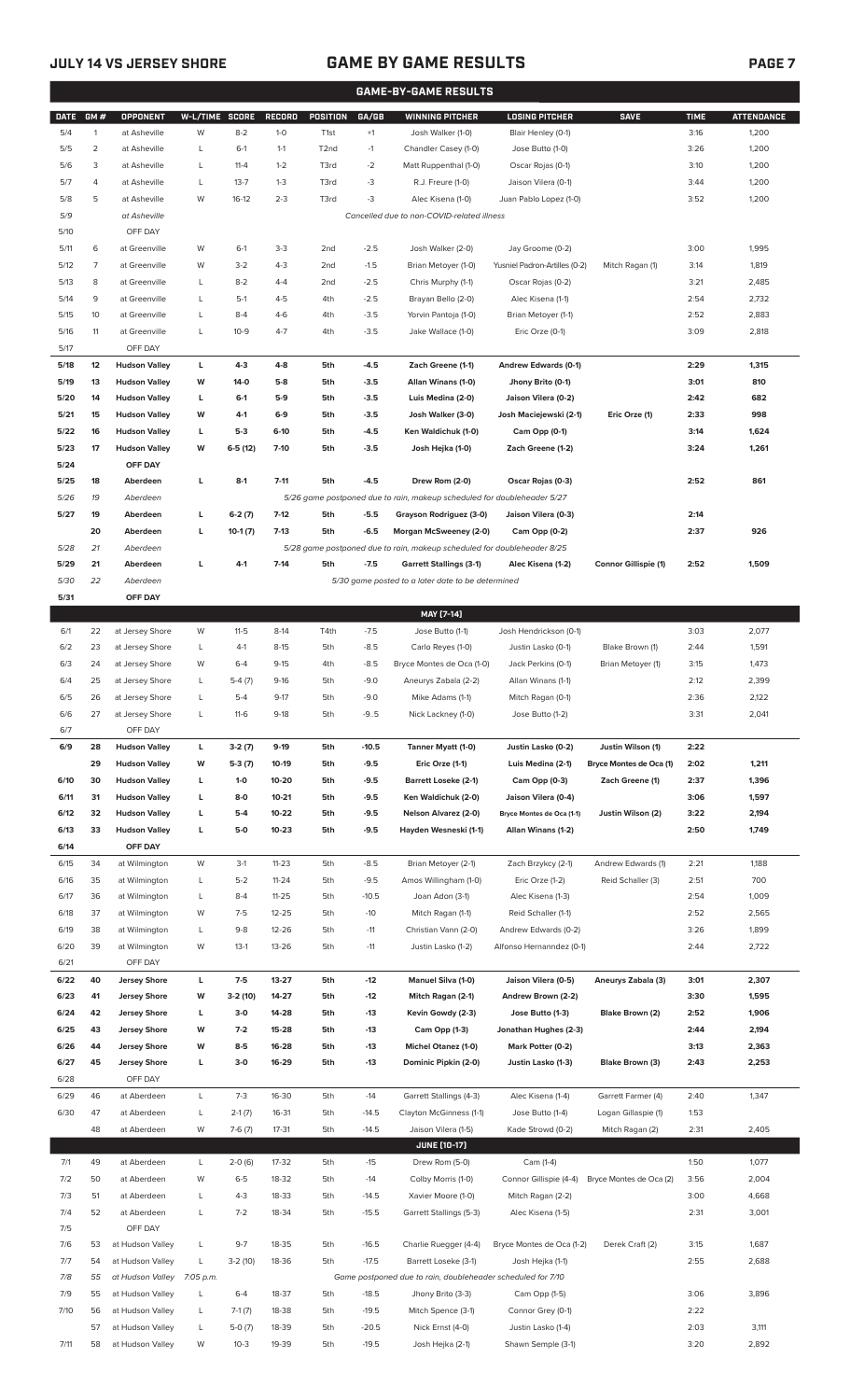# **JULY 14 VS JERSEY SHORE GAME-BY-GAME PAGE 8**

| <b>DATE</b> | GM# | <b>OPPONENT</b>            | W-L/TIME SCORE |       | RECORD | POSITION | GA/GB   | <b>WINNING PITCHER</b> | <b>LOSING PITCHER</b> | <b>SAVE</b> | <b>TIME</b> | <b>ATTENDANCE</b> |
|-------------|-----|----------------------------|----------------|-------|--------|----------|---------|------------------------|-----------------------|-------------|-------------|-------------------|
| 7/12        |     | OFF DAY                    |                |       |        |          |         |                        |                       |             |             |                   |
| 7/13        | 59  | <b>Jersey Shore</b>        | W              | $1-0$ | 20-39  | 5th      | $-19.5$ | Michel Otanez (2-0)    | Blake Brown (0-1)     |             | 2:34        | 2,681             |
| 7/14        | 60  | <b>Jersey Shore</b>        | 7:00 p.m.      |       |        |          |         |                        |                       |             |             |                   |
| 7/15        | 61  | <b>Jersey Shore</b>        | 7:00 p.m.      |       |        |          |         |                        |                       |             |             |                   |
| 7/16        | 62  | <b>Jersey Shore</b>        | 7:00 p.m.      |       |        |          |         |                        |                       |             |             |                   |
| 7/17        | 63  | <b>Jersey Shore</b>        | 6:00 p.m.      |       |        |          |         |                        |                       |             |             |                   |
| 7/18        | 64  | <b>Jersey Shore</b>        | 4:00 p.m.      |       |        |          |         |                        |                       |             |             |                   |
| 7/19        |     | OFF DAY                    |                |       |        |          |         |                        |                       |             |             |                   |
| 7/20        | 65  | Wilmington                 | 7:00 p.m.      |       |        |          |         |                        |                       |             |             |                   |
| 7/21        | 66  |                            | 7:00 p.m.      |       |        |          |         |                        |                       |             |             |                   |
|             |     | Wilmington                 |                |       |        |          |         |                        |                       |             |             |                   |
| 7/22        | 67  | Wilmington                 | 7:00 p.m.      |       |        |          |         |                        |                       |             |             |                   |
| 7/23        | 68  | Wilmington                 | 7:00 p.m.      |       |        |          |         |                        |                       |             |             |                   |
| 7/24        | 69  | Wilmington                 | 6:00 p.m.      |       |        |          |         |                        |                       |             |             |                   |
| 7/25        | 70  | Wilmington                 | 4:00 p.m.      |       |        |          |         |                        |                       |             |             |                   |
| 7/26        |     | OFF DAY                    |                |       |        |          |         |                        |                       |             |             |                   |
| 7/27        | 71  | at Jersey Shore            | 7:05 p.m.      |       |        |          |         |                        |                       |             |             |                   |
| 7/28        | 72  | at Jersey Shore            | 7:05 p.m.      |       |        |          |         |                        |                       |             |             |                   |
| 7/29        | 73  | at Jersey Shore            | 7:05 p.m.      |       |        |          |         |                        |                       |             |             |                   |
| 7/30        | 74  | at Jersey Shore            | 7:05 p.m.      |       |        |          |         |                        |                       |             |             |                   |
| 7/31        | 75  | at Jersey Shore            | 7:05 p.m.      |       |        |          |         |                        |                       |             |             |                   |
|             |     |                            |                |       |        |          |         | <b>JULY</b> [3-8]      |                       |             |             |                   |
| 8/1         | 76  | at Jersey Shore            | 1:05 p.m.      |       |        |          |         |                        |                       |             |             |                   |
| 8/2         |     | OFF DAY                    |                |       |        |          |         |                        |                       |             |             |                   |
| 8/3         | 77  | <b>Hudson Valley</b>       | 7:00 p.m.      |       |        |          |         |                        |                       |             |             |                   |
| 8/4         | 78  | <b>Hudson Valley</b>       | 7:00 p.m.      |       |        |          |         |                        |                       |             |             |                   |
| 8/5         | 79  | <b>Hudson Valley</b>       | 7:00 p.m.      |       |        |          |         |                        |                       |             |             |                   |
| 8/6         | 80  | <b>Hudson Valley</b>       | 7:00 p.m.      |       |        |          |         |                        |                       |             |             |                   |
| 8/7         | 81  | <b>Hudson Valley</b>       | 6:00 p.m.      |       |        |          |         |                        |                       |             |             |                   |
| 8/8         | 82  | <b>Hudson Valley</b>       | 4:00 p.m.      |       |        |          |         |                        |                       |             |             |                   |
| 8/9         |     | OFF DAY                    |                |       |        |          |         |                        |                       |             |             |                   |
| 8/10        | 83  | at Wilmington              | 7:05 p.m.      |       |        |          |         |                        |                       |             |             |                   |
| 8/11        | 84  | at Wilmington              | 7:05 p.m.      |       |        |          |         |                        |                       |             |             |                   |
| 8/12        | 85  | at Wilmington              | 7:05 p.m.      |       |        |          |         |                        |                       |             |             |                   |
|             |     | at Wilmington              |                |       |        |          |         |                        |                       |             |             |                   |
| 8/13        | 86  |                            | 7:05 p.m.      |       |        |          |         |                        |                       |             |             |                   |
| 8/14        | 87  | at Wilmington              | 6:05 p.m.      |       |        |          |         |                        |                       |             |             |                   |
| 8/15        | 88  | at Wilmington              | 1:05 p.m.      |       |        |          |         |                        |                       |             |             |                   |
| 8/16        |     | OFF DAY                    |                |       |        |          |         |                        |                       |             |             |                   |
| 8/17        | 89  | at Hudson Valley 7:05 p.m. |                |       |        |          |         |                        |                       |             |             |                   |
| 8/18        | 90  | at Hudson Valley           | 7:05 p.m.      |       |        |          |         |                        |                       |             |             |                   |
| 8/19        | 91  | at Hudson Valley           | 7:05 p.m.      |       |        |          |         |                        |                       |             |             |                   |
| 8/20        | 92  | at Hudson Valley           | 7:05 p.m.      |       |        |          |         |                        |                       |             |             |                   |
| 8/21        | 93  | at Hudson Valley           | 6:05 p.m.      |       |        |          |         |                        |                       |             |             |                   |
| 8/22        | 94  | at Hudson Valley           | 4:35 p.m.      |       |        |          |         |                        |                       |             |             |                   |
| 8/23        |     | OFF DAY                    |                |       |        |          |         |                        |                       |             |             |                   |
| 8/24        | 95  | Aberdeen                   | 7:00 p.m.      |       |        |          |         |                        |                       |             |             |                   |
| 8/25        | 96  | Aberdeen                   | 5:00 p.m.      |       |        |          |         |                        |                       |             |             |                   |
|             | 97  | Aberdeen                   | DH             |       |        |          |         |                        |                       |             |             |                   |
| 8/26        | 98  | Aberdeen                   | 7:00 p.m.      |       |        |          |         |                        |                       |             |             |                   |
| 8/27        | 99  | Aberdeen                   | 7:00 p.m.      |       |        |          |         |                        |                       |             |             |                   |
| 8/28        | 100 | Aberdeen                   | 6:00 p.m.      |       |        |          |         |                        |                       |             |             |                   |
| 8/29        | 101 | Aberdeen                   | 4:00 p.m.      |       |        |          |         |                        |                       |             |             |                   |
| 8/30        |     | OFF DAY                    |                |       |        |          |         |                        |                       |             |             |                   |
| 8/31        | 102 | Wilmington                 | 6:30 p.m.      |       |        |          |         |                        |                       |             |             |                   |
|             |     |                            |                |       |        |          |         | AUGUST (0-0)           |                       |             |             |                   |
| 9/1         | 103 | Wilmington                 | 7:00 p.m.      |       |        |          |         |                        |                       |             |             |                   |
| 9/2         | 104 | Wilmington                 | 7:00 p.m.      |       |        |          |         |                        |                       |             |             |                   |
| 9/3         | 105 | Wilmington                 | 7:00 p.m.      |       |        |          |         |                        |                       |             |             |                   |
| 9/4         | 106 | Wilmington                 | 6:00 p.m.      |       |        |          |         |                        |                       |             |             |                   |
| 9/5         | 107 | Wilmington                 | 4:00 p.m.      |       |        |          |         |                        |                       |             |             |                   |
|             |     |                            |                |       |        |          |         |                        |                       |             |             |                   |
| 9/6         |     | OFF DAY                    |                |       |        |          |         |                        |                       |             |             |                   |
| 9/7         | 108 | at Hudson Valley           | 7:05 p.m.      |       |        |          |         |                        |                       |             |             |                   |
| 9/8         | 109 | at Hudson Valley           | 7:05 p.m.      |       |        |          |         |                        |                       |             |             |                   |
| 9/9         | 110 | at Hudson Valley           | 7:05 p.m.      |       |        |          |         |                        |                       |             |             |                   |
| 9/10        | 111 | at Hudson Valley           | 7:05 p.m.      |       |        |          |         |                        |                       |             |             |                   |
| 9/11        | 112 | at Hudson Valley           | 6:05 p.m.      |       |        |          |         |                        |                       |             |             |                   |
| 9/12        | 113 | at Hudson Valley           | 4:35 p.m.      |       |        |          |         |                        |                       |             |             |                   |
| 9/13        |     | OFF DAY                    |                |       |        |          |         |                        |                       |             |             |                   |
| 9/14        | 114 | <b>Jersey Shore</b>        | 7:00 p.m.      |       |        |          |         |                        |                       |             |             |                   |
| 9/15        | 115 | <b>Jersey Shore</b>        | 7:00 p.m.      |       |        |          |         |                        |                       |             |             |                   |
| 9/16        | 116 | <b>Jersey Shore</b>        | 7:00 p.m.      |       |        |          |         |                        |                       |             |             |                   |
| 9/17        | 117 | <b>Jersey Shore</b>        | 7:00 p.m.      |       |        |          |         |                        |                       |             |             |                   |
| 9/18        | 118 | <b>Jersey Shore</b>        | 4:00 p.m.      |       |        |          |         |                        |                       |             |             |                   |
| 9/19        | 119 | <b>Jersey Shore</b>        | 1:00 p.m.      |       |        |          |         |                        |                       |             |             |                   |

**SEPTEMBER (0-0)**